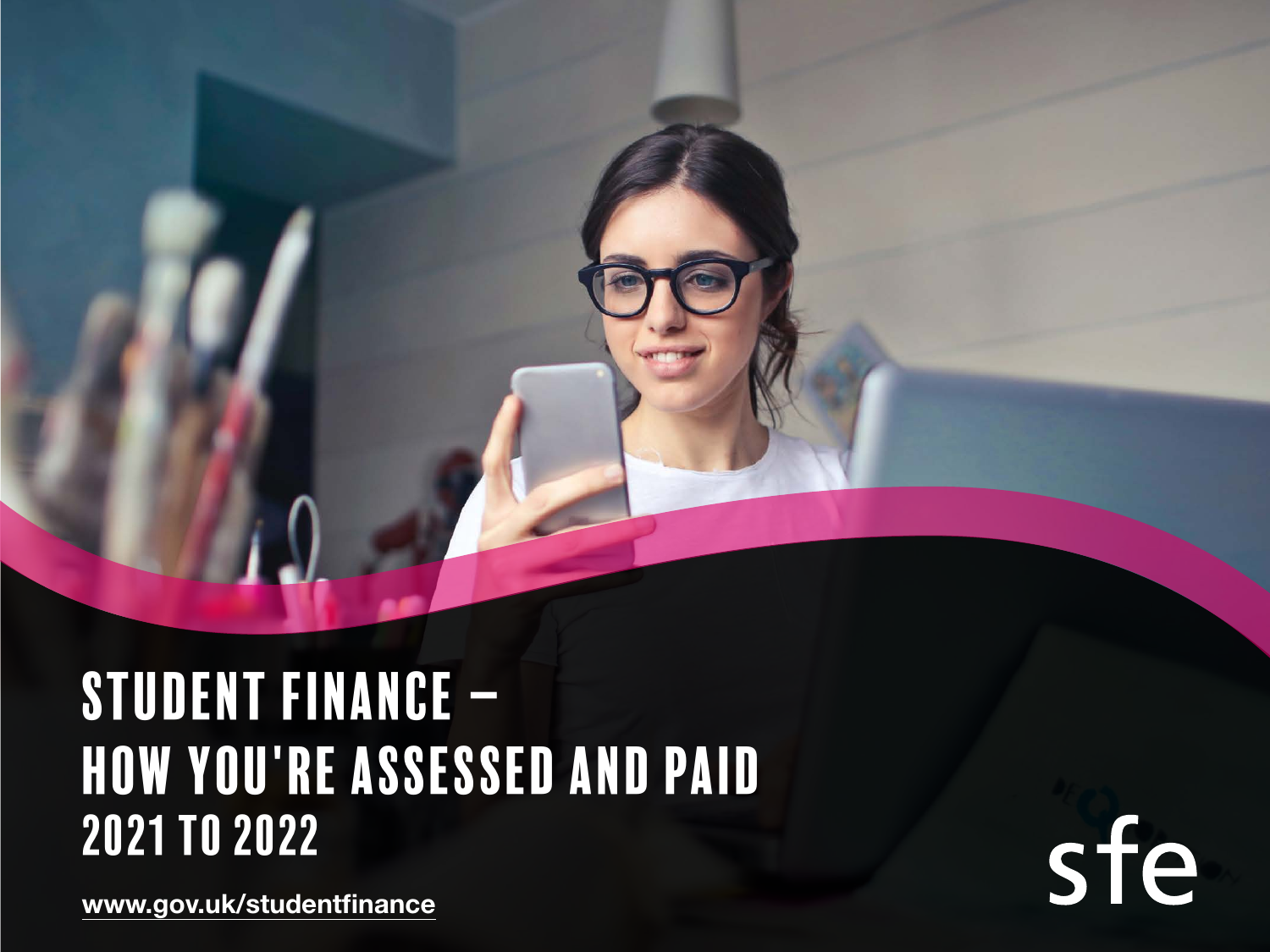### WHAT IS STUDENT Finance England?

Student Finance England (SFE) is a service provided by the Student Loans Company. We provide financial support on behalf of the UK Government to students from England entering higher education in the UK.

We're here to help and can offer you financial support when you need it most, during your studies.

To find out what you can get, read our [interactive quick start guides](http://www.sfengland.slc.co.uk/quickstartguides)



And to apply for student finance, go to [www.gov.uk/studentfinance](http://www.gov.uk/studentfinance)

## **CONTENTS**



### [1- What's this guide](#page-2-0) [about?](#page-2-0)

[What's this guide about?](#page-2-0) 3 [How to apply](#page-2-0)  $\overline{3}$ 

### 2-DO I QUALIFY?

Do I qualify? [Your Personal](#page-5-0)  [circumstances](#page-5-0) **6** Your course [Leaving your course](#page-8-0)  [or transferring to a](#page-8-0)  new course



## [3- Assessing how](#page-9-0)  [much student](#page-9-0) [fInance you can get](#page-9-0)

| General information about |    |
|---------------------------|----|
| income for all students   | 10 |
| <b>NHS Bursaries</b>      | 10 |
| Your income               | 10 |
| Your household income     |    |
| — parents                 | 11 |
| Parental income           | 11 |
| Which section applies     |    |
| to you?                   | 12 |
| Independent students      | 23 |



### 4-HOW DO I GET PAID?

| Full-time students   | 28 |
|----------------------|----|
| Part-time students   | 28 |
| Payment of your      |    |
| tuition fees         | 29 |
| Changing your course | 29 |
|                      |    |



[Contacts](#page-29-0) 30



**SF** /SF England **f** /SFEngland **P** YouTube /SFEFILM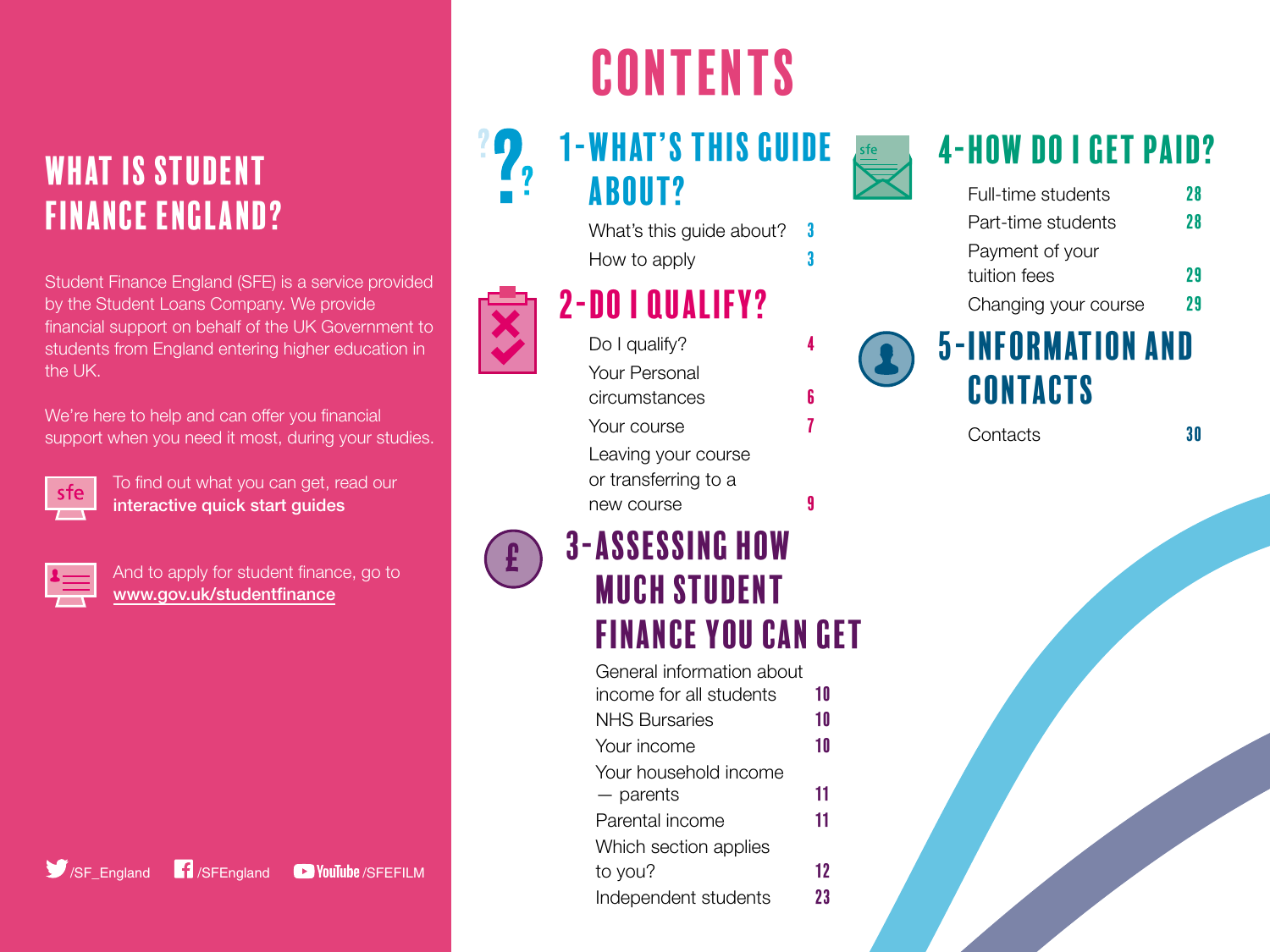# <span id="page-2-0"></span>1 – What's this guide about?

This guide explains how an application for student finance for undergraduate full-time, part-time and Initial Teacher Training (ITT) students will be assessed and paid. It provides guidance only and doesn't cover every circumstance.

This guide applies to you if you normally live in England and are starting or continuing on a higher education course, anywhere in the UK in 2021 to 2022.

The legal position is as set out in The Education (Student Support) Regulations 2011 (as amended).

Depending on your circumstances, your course and where you study, you may be able to get a range of financial help and support.

You could get grants and bursaries (which you don't have to pay back) and loans (which you do). There's also extra help if you have children or adult dependants, or a disability, including a long-term health condition, mental-health condition or a specific learning difficulty, such as dyslexia.

### Most students won't have to pay any tuition fees up front.

### How to apply



The quickest and easiest way to apply is online at [www.gov.uk/studentfinance](http://www.gov.uk/studentfinance)

Read our *interactive quick start quides* for more information on:

- the Tuition Fee Loan and Maintenance Loan
- Disabled Students' Allowance

student finance for students with children or adult dependants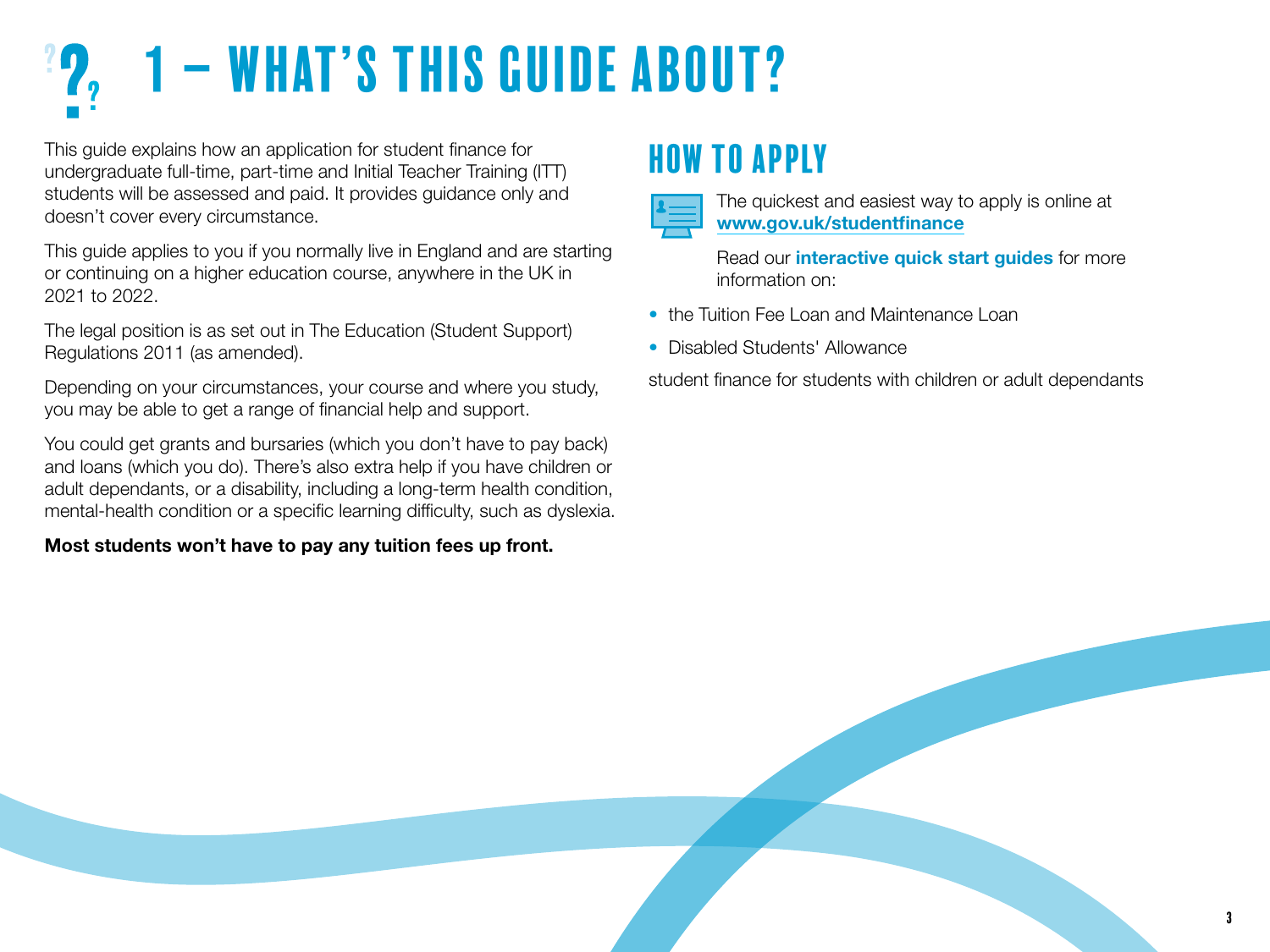## <span id="page-3-0"></span> $2 - DO$  I QUALIFY?

Your nationality, residency status and address history may affect if you can apply and the funding you can get. If you're eligible for student finance you may be able to get funding to help with the costs of either:

- your tuition fee and your living costs (full support)
- your tuition fees only

Find out **[how much Tuition Fee Loan](http://www.gov.uk/student-finance/new-fulltime-students)** you could get.

### Who can get tuition fee and living costs (full support)

To apply for full support, the following must apply to you:

- you've been living in the UK, the Channel Islands or the Isle of Man for 3 years before starting your course
- England is your home, for example, you live and work in England

And you're one of the following:

- a UK national or Irish citizen
- settled under the EU Settlement Scheme
- granted indefinite leave to remain for other reasons

If you're a UK national who was living in the EEA, Gibraltar or Switzerland, you may be able to apply for full support.

You can also apply if you've been living in the UK, the EEA, Gibraltar or Switzerland for the past 3 years and you're:

- the child of a Swiss national and you have settled or pre-settled status under the EU settlement scheme
- an EEA or Swiss worker, or the family member of an EEA or Swiss Worker and you have settled or pre-settled status under the EU settlement scheme
- A family member of a UK National, both you and your family member have to have lived in the UK, the EEA, Gibraltar or Switzerland for the past 3 years

4

• the child of a Turkish worker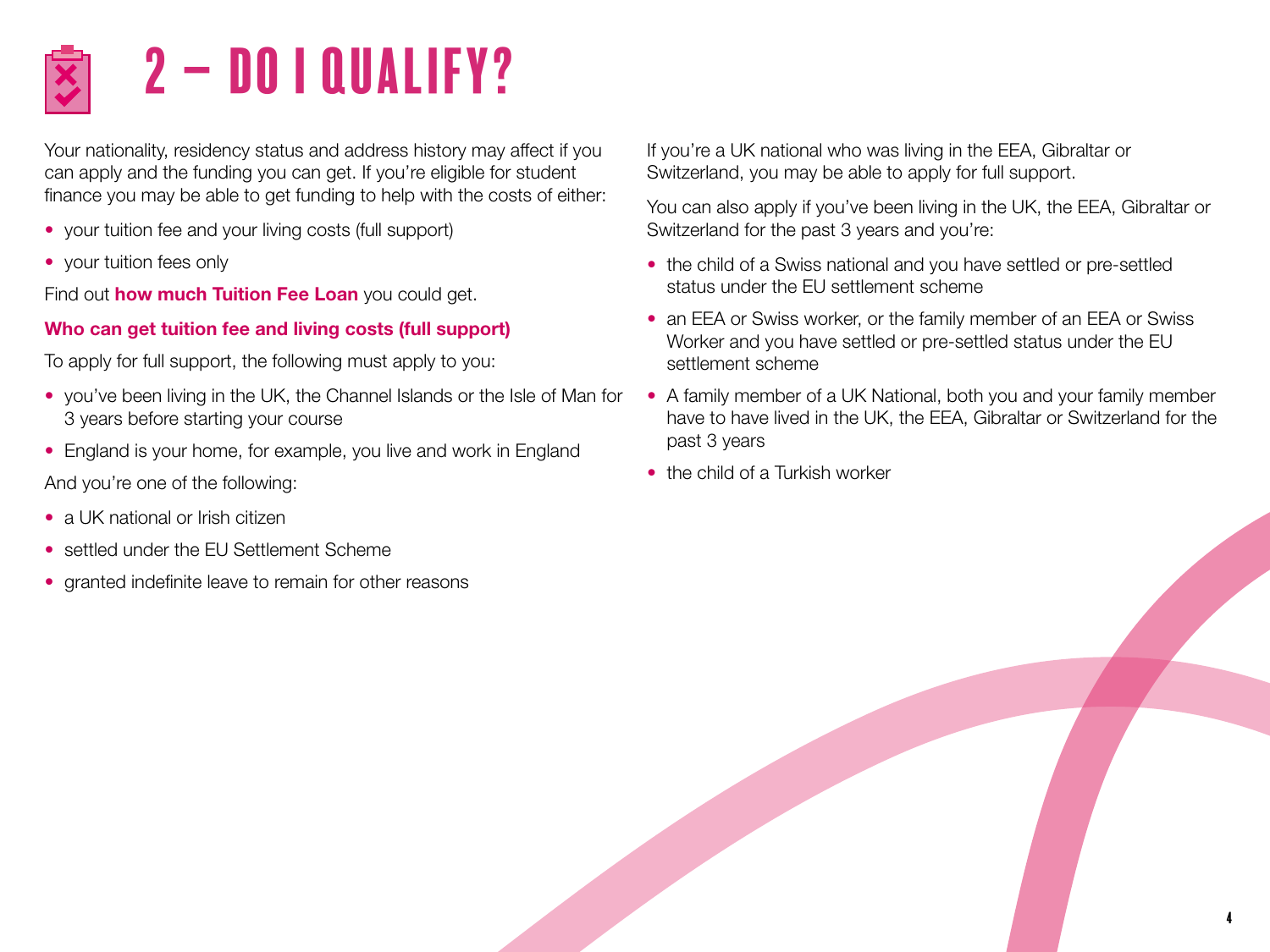## $2 - D01$  QUALIFY?

If you have one of the following Home Office statuses, you also can apply for full support:

- Humanitarian protection or the family member of someone with this status
- Stateless status or the family member of someone with this status
- Refugee status or the family member of someone with this status
- Calais leave or the dependant child of someone with Calais leave
- Indefinite Leave to Remain as a bereaved partner
- Indefinite Leave to Remain as a Victim of Domestic Violence or Abuse (DVILR)
- leave to remain under the section 67 of the Immigration act or the dependant child of someone with this status
- If you've been living in the UK for the past 3 years with long residence and are:
	- under 18 on the first day of my course and have lived in the UK for at least 7 years
	- 18 or over on the first day of my course and have lived in the UK for at least half my life or at least 20 years

Use the **[student finance calculator](https://www.gov.uk/student-finance-calculator)** to see what finance you can get.

### Who can get tuition fees only

You can apply for tuition fee funding if you've been living in the UK, the EEA, Gibraltar or Switzerland for the past 3 years and you have:

- pre-settled status under the EU Settlement Scheme and are an EU national or a family member of an EU national
- Irish Citizenship or are a family member of an Irish Citizen or Person of Northern Ireland and you have pre-settled status under the EU Settlement Scheme
- Gibraltarian status as an EU national
- been living in Gibraltar as a UK national

You can also apply if you've been living in the UK or Ireland for the past 3 years (with part of that time spent in Ireland) and have Irish citizenship.

You will not be eligible for funding to help with living costs.

### What you'll be asked for when you apply for student finance

Depending on your residency status, when you apply you may be asked to provide:

- the date your status was granted and/or expires
- the addresses of places you have lived

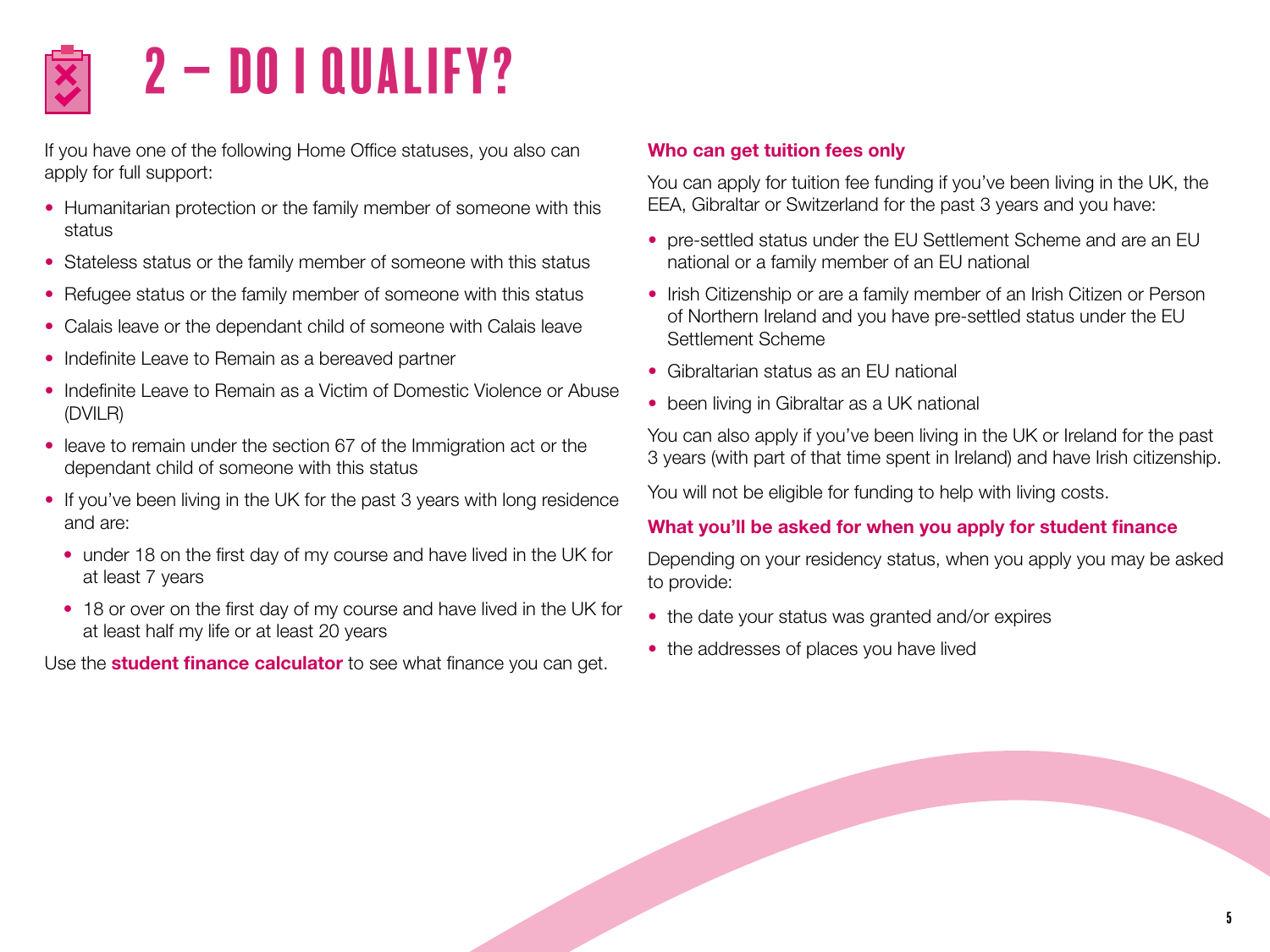<span id="page-5-0"></span>

## $2 - DO I QUALIFY?$

### Your personal circumstances

### Age

**Tuition Fee Loan** – There are no age limits for Tuition Fee Loans.

Loans for living costs – If you started your course before 1 August 2016 you must be under 60 on the first day of the first academic year of your course to get a Maintenance Loan. If you're over 60 and starting your course after 1 August 2016 you might be able to get a Special Support Loan.

Grants – There are no age limits for grants.

### Previous study

### Tuition Fee Loans and Maintenance Grants

You'll only be able to get a Maintenance Grant if you started your course before 1 August 2016.

This support isn't available if you hold an equivalent or higher-level qualification to the one you intend to study. If you hold a lower-level qualification or have previously studied in higher education but not achieved a qualification, support may be available, but that support will depend on the number of years that you've previously studied.

Full support is available if you already have a first degree but you're studying:

- an Initial Teacher Training (ITT) course, not exceeding 2 years and you don't hold qualified teacher status,
- a Nursing, Midwifery or Allied Health Professional course (excluding dental hygiene and dental therapy) in England that starts on or after 1 August 2018, or
- a dental hygiene or dental therapy course from 1 August 2018.

### Maintenance Loans

A Maintenance Loan is available if you don't have an equivalent or higher-level qualification or if you are on a course leading to a professional qualification, such as a medical doctor, dentist, veterinary surgeon or architect.

### Part-time students

You can usually only get student finance for your first higher-education course. If you've already studied a higher-education course, you might not get help for a second course.

You can only have a maximum of 16 years of part-time funding. You will have to self-fund anything over this amount.

### Additional grants

Dependants' Grants and DSA are still available if you have previously studied in higher education.



For more information visit [www.gov.uk/studentfinance](http://www.gov.uk/studentfinance)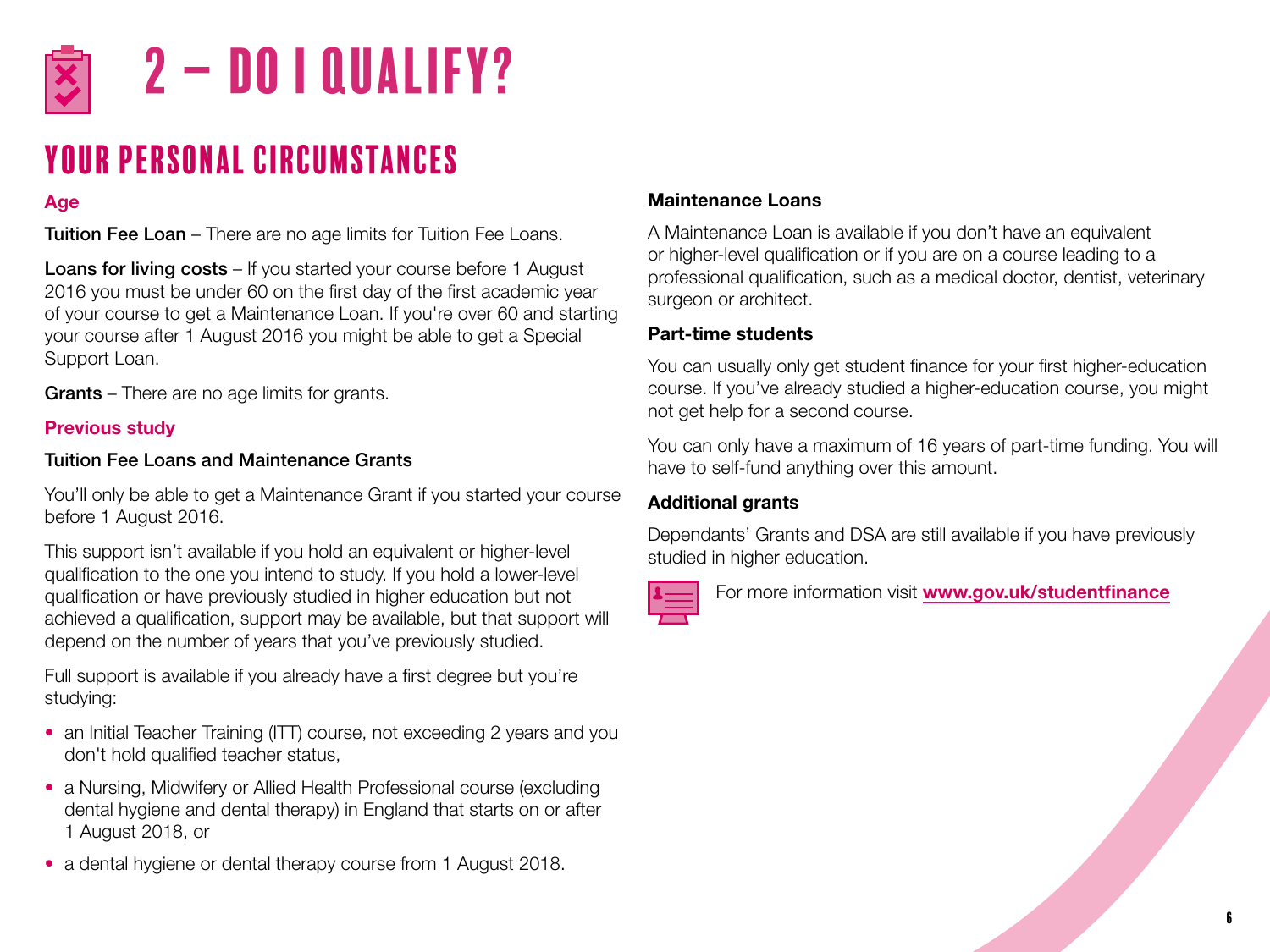<span id="page-6-0"></span>

### Your course

Generally, to be eligible for financial support you must be studying at an eligible uni or college. The course must lead to:

- a degree (for example, Foundation, or a BSc or BA, with or without Honours)
- a Diploma of Higher Education (DipHE) or a Higher National Diploma (HND)
- a Higher National Certificate (HNC) or a Certificate of Higher Education - or an Initial Teacher Training (ITT) course
- a course in preparation for a professional examination of a standard higher than that of examination for advanced level GCE, or the examination at higher level for the Scottish Certificate of Education, or the examination for the National Certificate or National Diploma of BTEC or SQA, and not being a course for which a first degree (or equivalent qualification) is a normal entry requirement
- a course providing education, the standard of which is higher than that of examination for advanced level GCE, or the examination at higher level for the Scottish Certificate of Education, or the examination for the National Certificate or National Diploma of BTEC or SQA, but not higher than that of a first degree course and not being a course for which a first degree (or equivalent qualification) is a normal entry requirement

Some courses are extended beyond their normal length to include a foundation year. These are designed to prepare students for study in their chosen subject if their qualifications or experience are acceptable for entering higher education, but aren't appropriate for normal entry to their particular course.

Foundation year students are eligible for help if:

- the foundation year is an integral part of the course, and the course as a whole is designated by, or under, the Education (Student Support) Regulations 2011 (as amended), and
- when first enrolling, students enrol for the full length of the extended course.

The following courses aren't covered:

- all postgraduate courses except postgraduate courses of Initial Teacher Training, and postgraduate healthcare courses starting on or after 1 August 2018
- pre-registration nursing and midwifery diploma courses, and any nursing or midwifery course for which you're eligible to apply for a non income-assessed DHSSPS/NHS bursary or award under the Health Services and Public Health Act 1968
- access or conversion courses or foundation years which prepare students to take a higher-education course
- courses of further education

If you're studying or thinking of studying a course and you're not sure whether it's eligible for student finance, ask the university or college you're hoping to go to. They should be able to help you.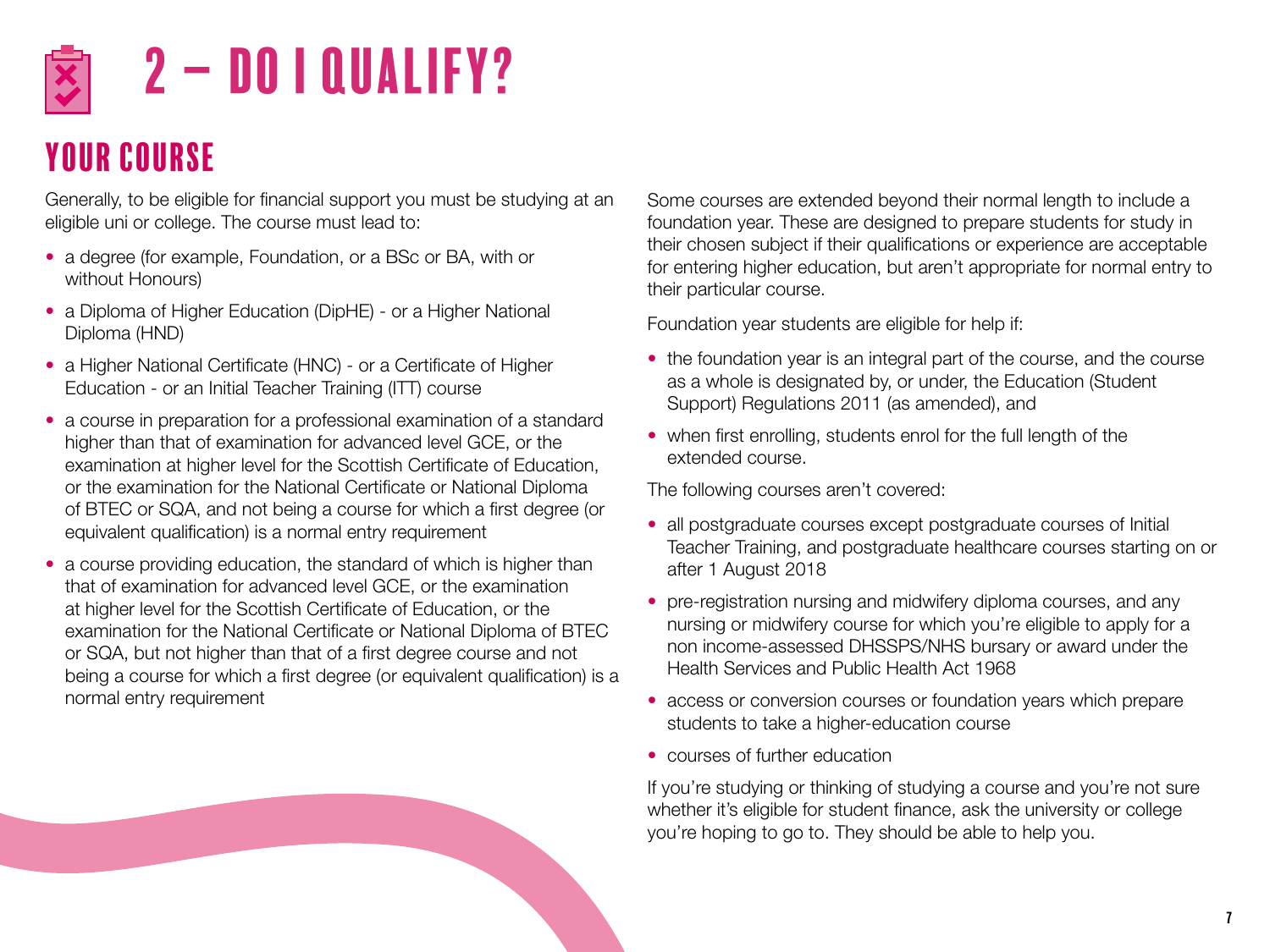

#### Part-time students (including distance learning)

If you're a new part-time student or a continuing part-time student who started a course on or after 1 September 2012, you must be studying at a rate equal to 25% or more of an equivalent full-time course. This means you must be able to complete your course in no more than 4 times the amount of time it would take to complete the equivalent fulltime course, up to a maximum of 16 years. You will be able to apply for a Tuition Fee Loan of up to £6,935.

Some universities and colleges have a points or credits system for their courses. A course of 30 points or credits in any academic year is usually equivalent to 25% of a full-time course.

#### Support for students studying full-time distance learning courses

If you're studying on a full-time distance learning course that began on or after 1 September 2012 you'll be able to apply for a Tuition Fee Loan of up to £9,250 or up to £11,100 for a full-time accelerated degree course starting on or after 1 August 2019.

If you're studying a full-time course by distance learning because you have a disability and your disability prevents you from physically attending a course you may be eligible for the full-time package of support and extra help in the form of Disabled Students' Allowance.

#### You might also be eligible if you're:

- a spouse or civil partner living with a member of the UK Armed Forces serving overseas
- a child, step-child or adoptive child living with a member of the UK Armed Forces serving overseas

From 1 August 2018 students studying a distance learning course will also be able to get a Tuition Fee Loan if they're:

- a member of the UK Armed Forces who usually lives in England but is serving in Wales, Scotland or Northern Ireland
- a relative living with a member of the UK Armed Forces serving in Wales, Scotland or Northern Ireland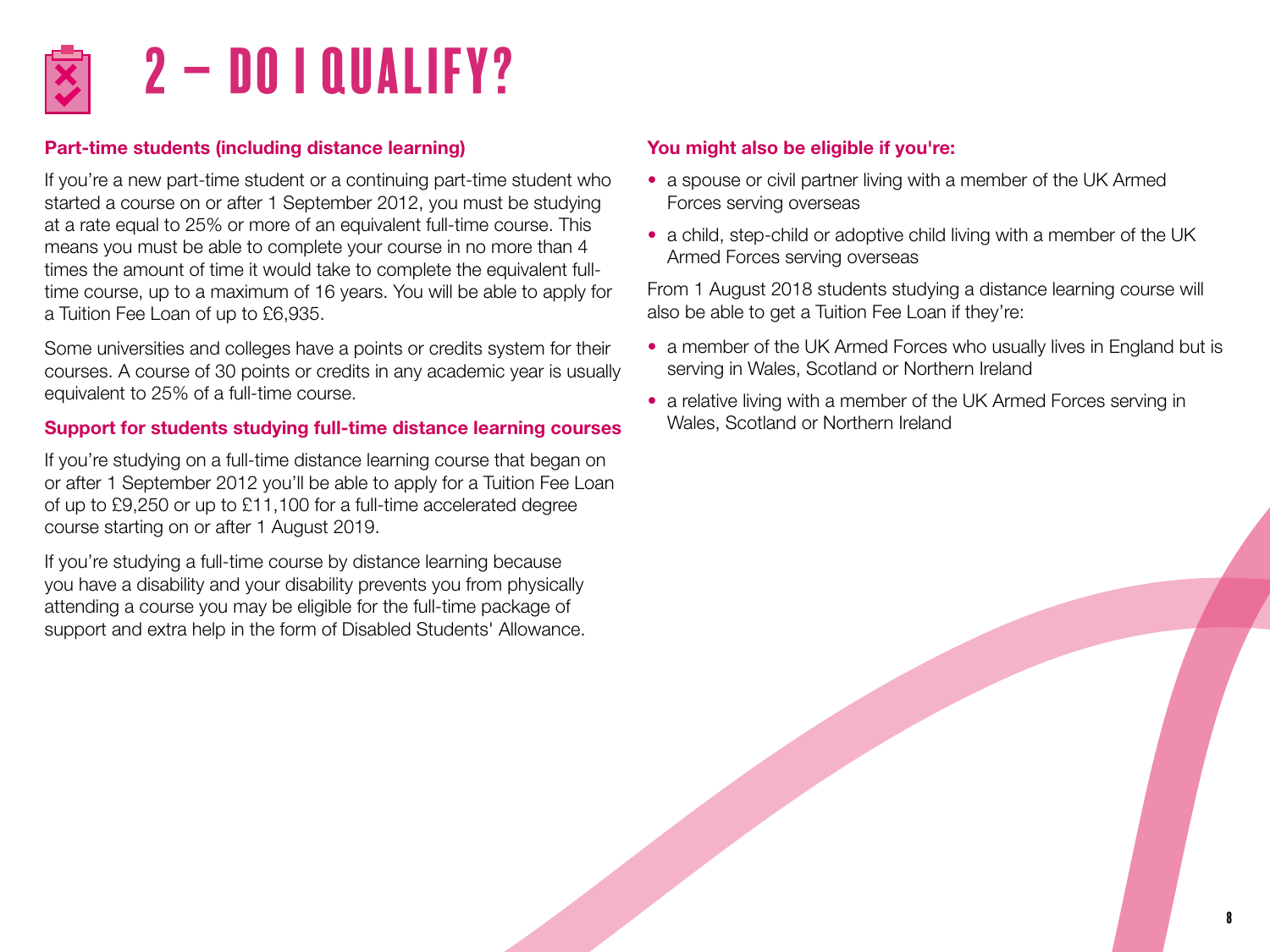<span id="page-8-0"></span>

### Leaving your course or transferring to a new course

If you withdraw, suspend or transfer to a new course before your course starts you can update your information online.

If your course has started, you should contact us and ask your university or college to let us know.

It's important to remember the rules about previous study if you're thinking about leaving your course or transferring to a new course, as this could affect how much student support you can get if you take another course in the future.

It's very important if you want to transfer courses or withdraw from your course that you talk to your university or college as soon as possible. This minimises the risk of you being overpaid your student finance. If the fees are higher than those you pay on your current course, you may be able to apply for an additional amount of Tuition Fee Loan up to a maximum of £9,250. If you transfer course during the academic year a percentage of your Tuition Fee Loan will still be paid to your previous university/college. Please see **[Section 4 'How do I get paid'](#page-27-0)** for further details.

If you withdraw, transfer or suspend your studies you'll still be liable for any percentage of Tuition Fee Loan paid to your university or college. If you suspend your studies due to illness you can still get full student finance for the first 60 days of this period. Your entitlement may be affected if you suspend your studies for reasons other than illness, or if the illness exceeds 60 days.

If you withdraw from your course during the academic year we'll reassess your entitlement and send you a new Student Finance Entitlement letter.

If a change to your details results in you being overpaid, you'll need to repay any money you're not entitled to. In this case, the repayment threshold won't apply and you might have to repay the amount you've been overpaid earlier.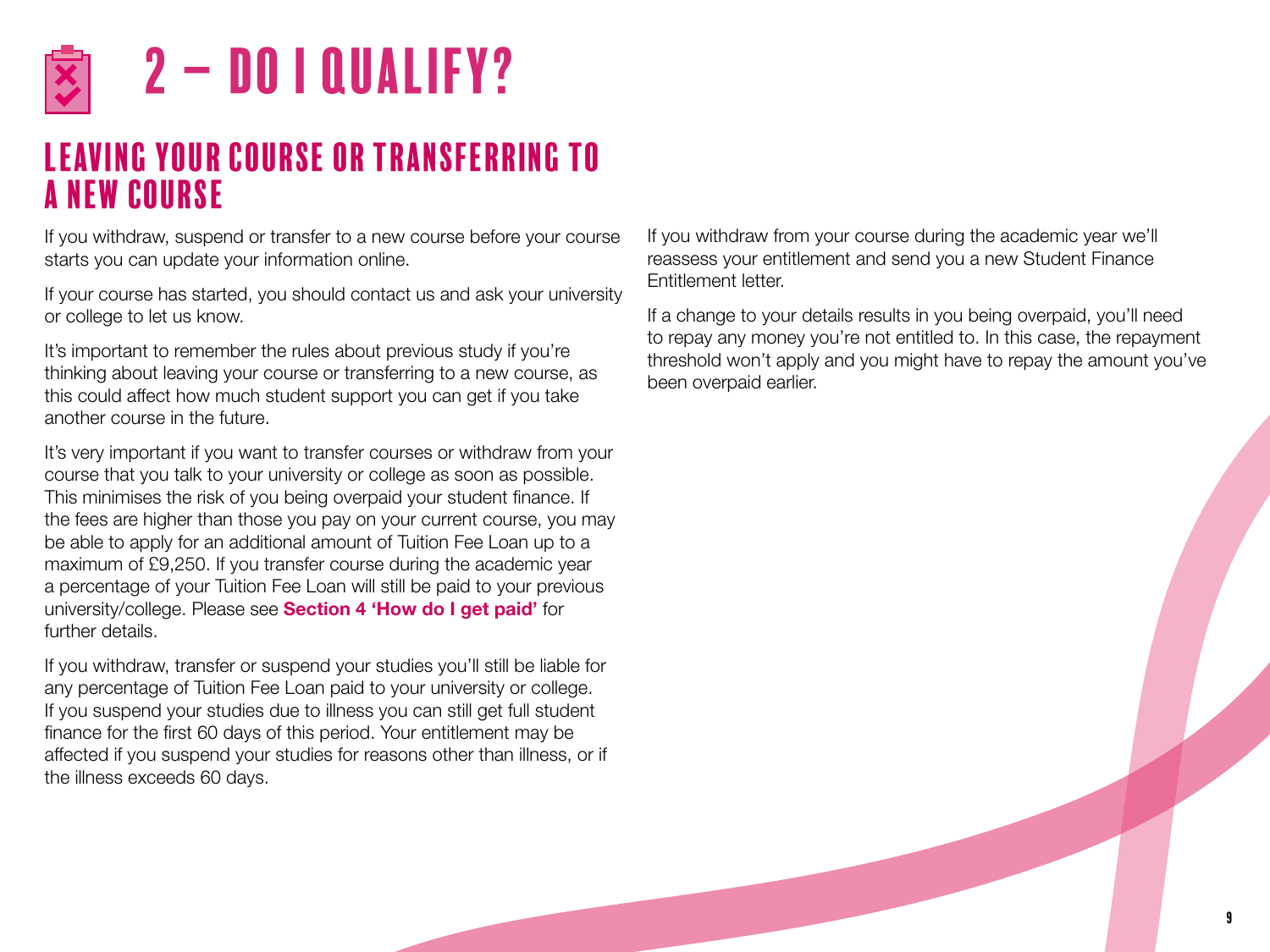<span id="page-9-0"></span>This section tells you how we use the information you give us to work out how much student finance you can get.

We'll look at your household income which includes:

- your parents' income if you're a dependent student
- your expected unearned income during the academic year, such as dividends from investments/shares or income from property lettings
- your husband, wife or civil partner's income (or your partner's income if you're over 25) if you're an independent student (see note below)

Tuition Fee Loans and Disabled Students' Allowance (DSA) don't depend on household income.

Note: See [page 23](#page-22-0) for definitions of an 'independent student'.

#### General information about income for all students

Some of the grants, and part of the Maintenance Loan, depend on your household income. When applying for financial support that depends on your household income, you'll need to give us some financial information.

#### NHS bursaries

If you're eligible to apply for NHS bursaries that depend on your household income, and you meet the student finance eligibility requirements you can apply for a reduced rate Maintenance Loan that doesn't depend on your household income. If you're eligible to apply for NHS bursaries that don't depend on household income you can't apply for student finance from us. You can get more information about NHS bursaries by visiting [www.nhsbsa.nhs.uk/students](http://www.nhsbsa.nhs.uk/students) or calling 0300 330 1345.

#### Your income

### This applies to all students.

We'll ask you to estimate your total income for the coming academic year.

You should include details of any taxable unearned income you receive from the following sources:

- bank or building society gross interest
- property, lettings or rent
- dividends or investments
- trusts or sponsorships
- any other payment received for attending the course

You should only include payments from an employer if you're being released from your employment by your employer to attend your course. Income from earnings during an academic year of your course (including holiday, evening or weekend work) doesn't need to be declared.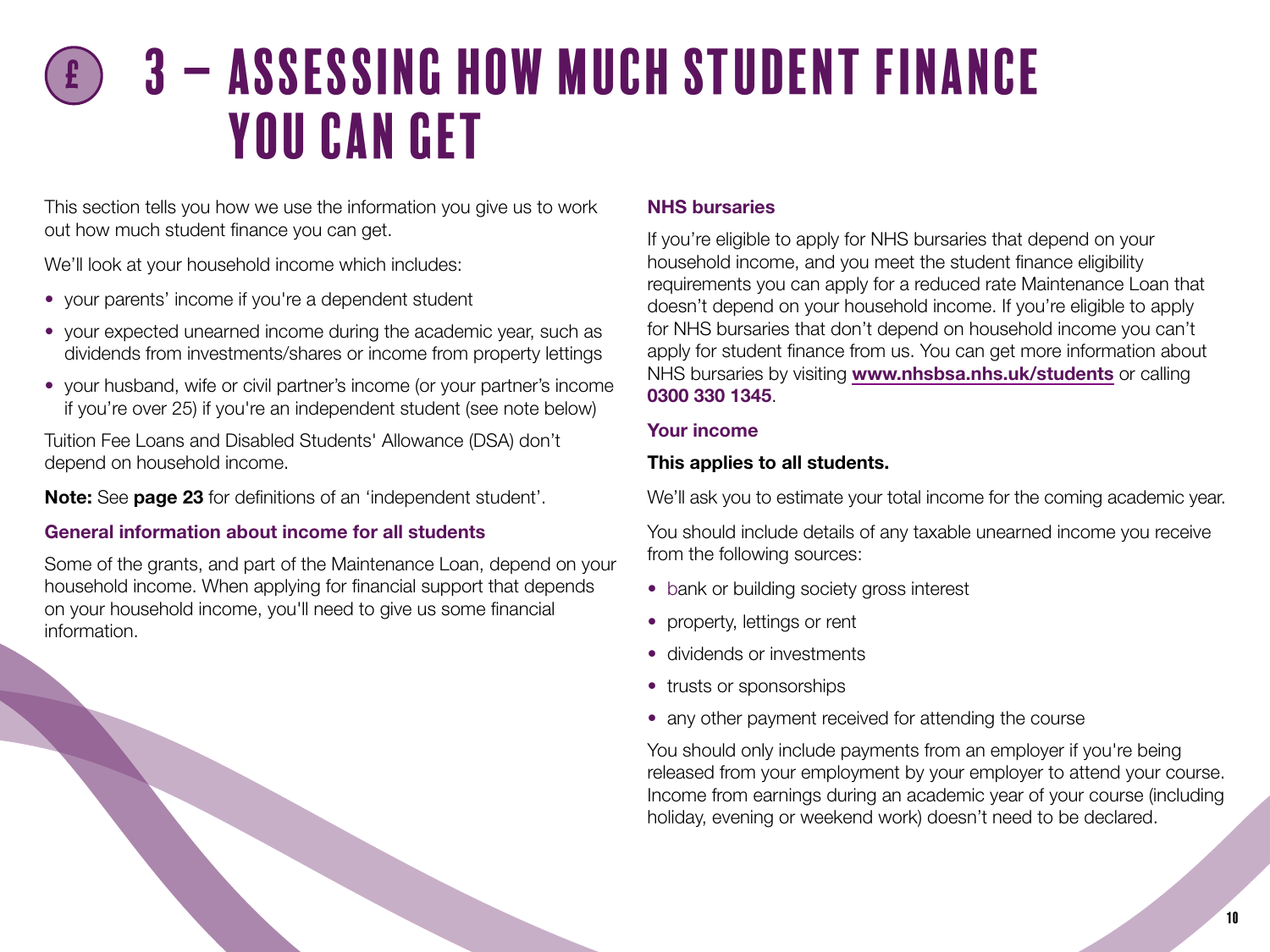#### <span id="page-10-0"></span>We'll ignore the following:

- pension payments made by your sponsor that qualify for certain specified tax relief
- the first £1,130 for any child who is totally, or mainly financially dependent on you or your husband, wife or civil partner or your partner if you're over 25

#### Your household income — parents

#### This applies to all dependent students.

We'll assess your parents' income, including the income of a relevant partner of your parent unless:

- you're an independent student (see [page 23](#page-22-0)); or
- you choose not to provide details of your parents' income because you're applying for support that isn't assessed on your household income.

If your parents don't give these details, you will not get the full amount of Maintenance Loan available. For academic year 2021 to 2022, we'll usually look at your parents' household income for the financial year 2019 to 2020. But if your parents' household income has dropped by 15% or more,, they can ask us to look at their likely income for the current financial year. Your parents' income will be added to yours to work out the total household income. Using your household income, we'll then work out what support you're entitled to and if there should be any household contribution.

#### Parental income

Depending on their income, parents may have to contribute towards your living costs while you're studying. If you're a dependent student (see **[page 23](#page-22-0)** to see whether you're a dependent or an independent student), the income of your parents will be assessed. If your parents are separated or divorced, we'll use the income of whichever parent you're financially dependent on, including the income of your parent's partner, if they have one. This means we will not need income details from the parent that you're not dependent on, or have less contact with.

A parent's 'partner' means one of the following:

- a spouse (husband or wife)
- a civil partner
- a person ordinarily living with the parent as his or her spouse
- a person ordinarily living with the parent as his or her civil partner

#### If your circumstances change during the academic year, this may affect your assessment.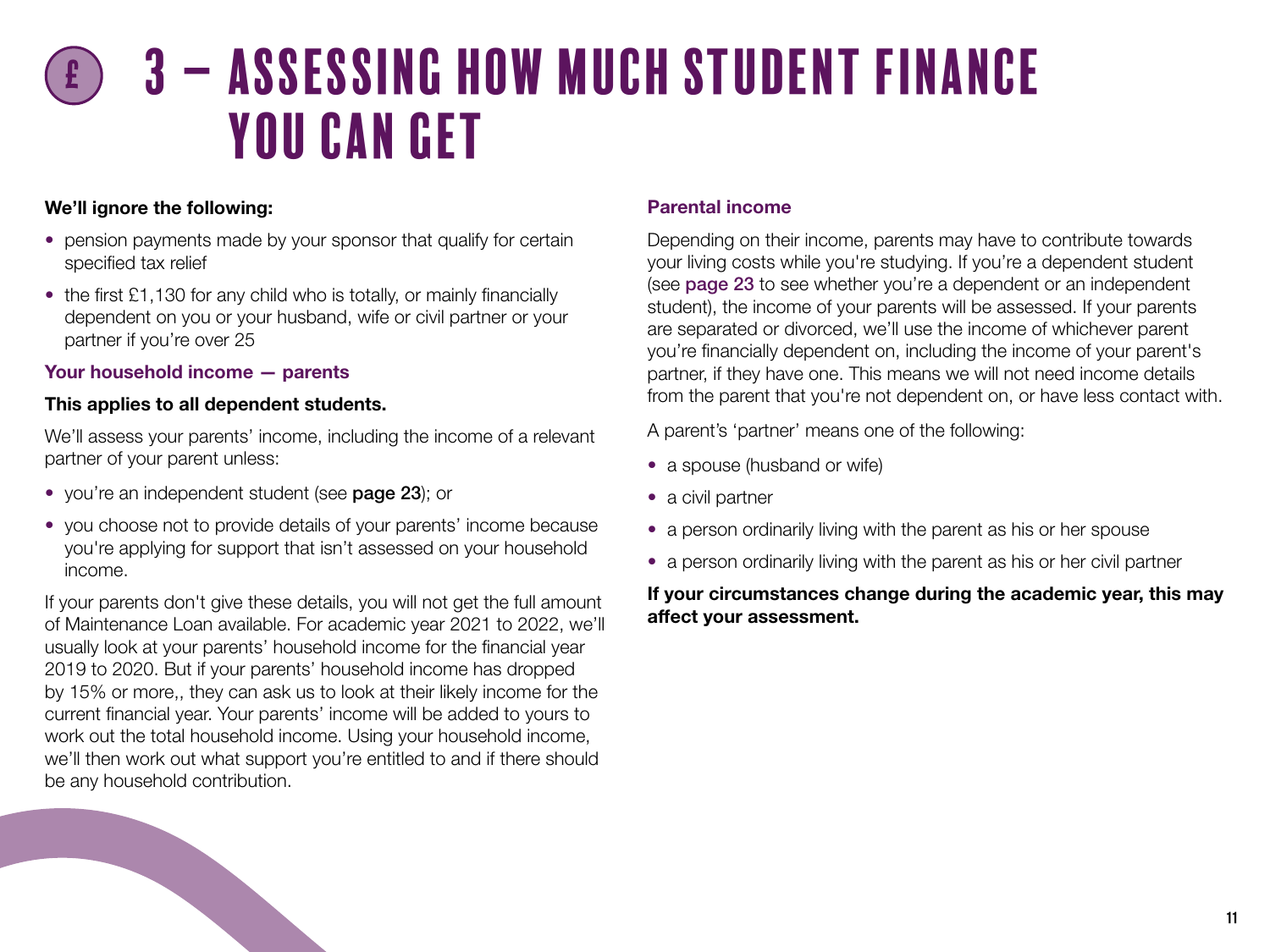## <span id="page-11-0"></span>Which section applies to you?

The way we assess your household income depends on whether you are a dependent or independent student and when you started your course.

If you're an *independent student* (see [page 23](#page-22-0) to find out if you are classed as independent) you should read the information on **[page 25](#page-24-0)**.

If you're a dependent student and you started your course:

between 1 September 2009 and 31 August 2012 – go to [page 13](#page-12-0)

between 1 September 2012 and 31 July 2016 – go to [page 16](#page-15-0)

on or after 1 August  $2016 -$  go to [page 19](#page-18-0)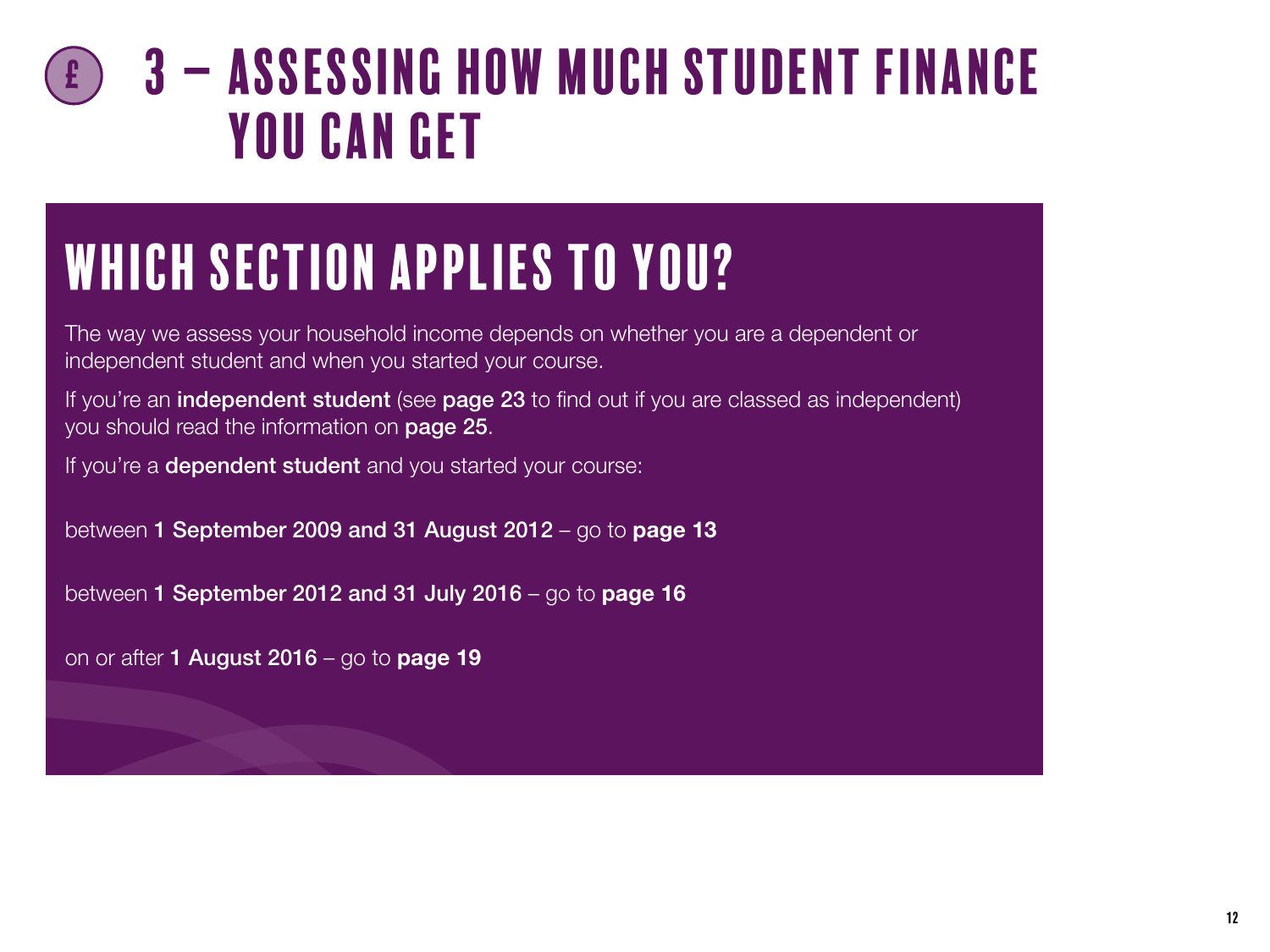### <span id="page-12-0"></span>3 – Assessing how much student Finance you can get £

### This section applies to dependent students who started their course between 1 September 2009 and 31 August 2012

#### Assessing the household contribution

We'll work out your parents' residual income (which includes the income of your parent's partner, if they have one) by taking their gross income (before tax and National Insurance) and taking off allowances for the following:

- payments into private pension schemes, additional voluntary contributions and employment related costs
- £1,130 for any child other than you who is totally or mainly financially dependent on them
- £1,130 if your parent is also a student

Once we've taken off the relevant allowances and worked out your parents' residual income, we'll add this to your income and assess a household contribution as follows:

- no contribution for total income of up to £50,778
- £1 for every £4.10 of the total income over £50,778, until 72% of the full Maintenance Loan remains

For example, if the household income is £55,000, we'll assess a contribution of £1,029. The first line of the table shows the household income level at which you'd receive the full-rate Maintenance Loan or the maximum-rate Maintenance Loan in your final year. If you're on a one-year postgraduate ITT course (for example, a PGCE course), that year won't be treated as a final year. The table then shows the household income levels at which you'd only be entitled to the 72% of Maintenance Loan that doesn't depend on your household income.

| <b>HOUSEHOLD CONTRIBUTION</b>                                                                |                                 |                           |                                 |                           |
|----------------------------------------------------------------------------------------------|---------------------------------|---------------------------|---------------------------------|---------------------------|
|                                                                                              | Full year                       |                           | Final year                      |                           |
| Support covered                                                                              | Household<br>residual<br>income | Household<br>contribution | Household<br>residual<br>income | Household<br>contribution |
| <b>Full-rate Maintenance</b><br>Loan or maximum-<br>rate final year<br>Maintenance Loan      | £50,778                         | Nil                       | £50,778                         | Nil                       |
| 72% Maintenance<br>Loan - student living<br>away from home and<br>studying in London         | £60,614                         | £2,399                    | £59,737                         | £2,185                    |
| 72% Maintenance<br>Loan – student living<br>away from home<br>and studying outside<br>London | £57,806                         | £1,714                    | £57,277                         | £1,585                    |
| 72% Maintenance<br>Loan - student living<br>with parents                                     | £56,231                         | £1,330                    | £55,719                         | £1,205                    |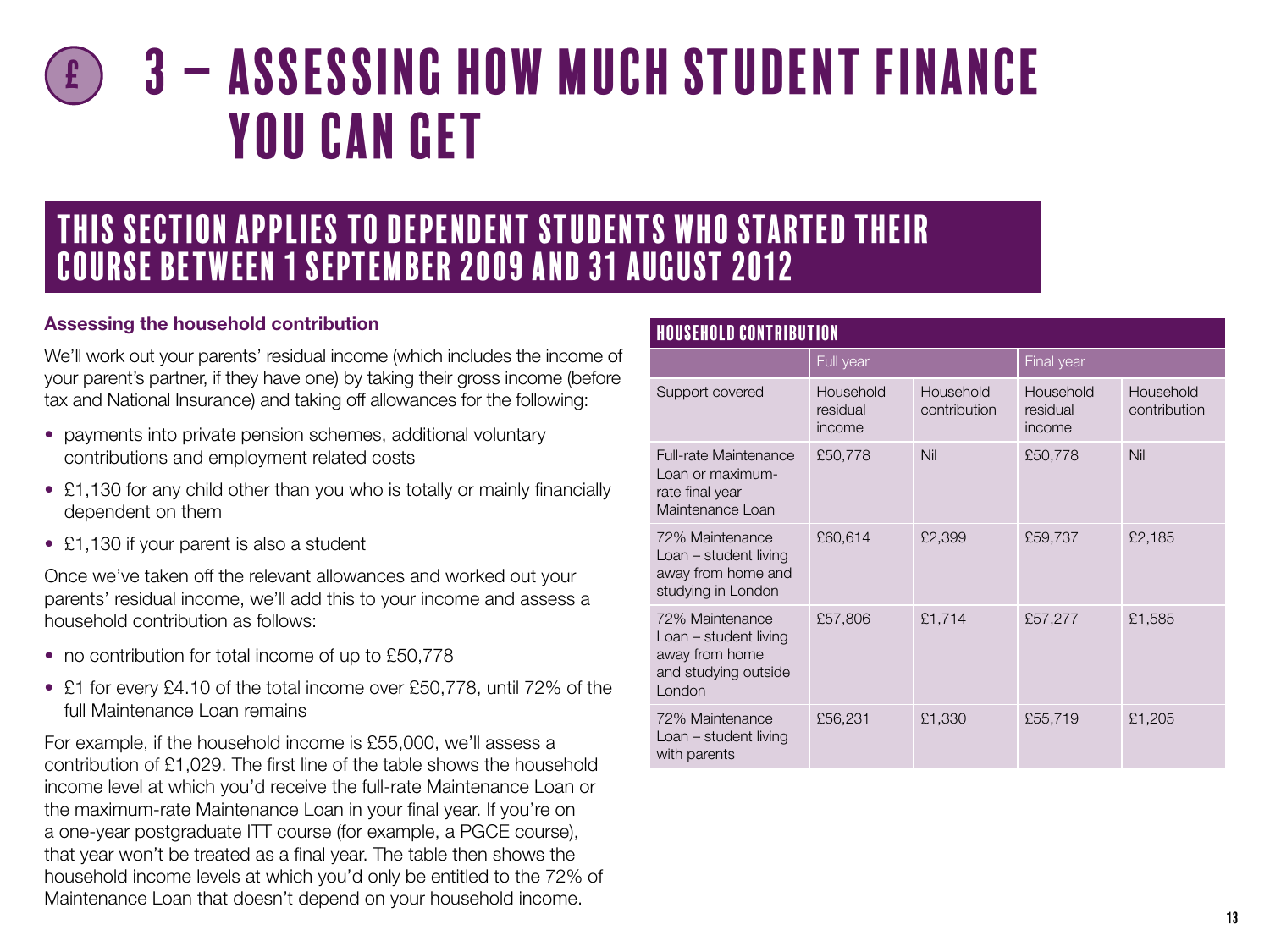#### Maintenance Loan entitlement if you get a Maintenance Grant

If you apply for a Maintenance Grant, you can also apply for a Maintenance Loan. However, if you're eligible for a Maintenance Loan, the maximum amount may be reduced by £0.50 for every £1 of Maintenance Grant you get.

So, if you get the full Maintenance Grant of £3,597 and you qualify for a Maintenance Loan, your Maintenance Loan entitlement will be reduced by £1,798.

| <b>MAINTENANCE GRANT AND MAINTENANCE LOAN ENTITLEMENT</b> |                      |                                                                                       |                                                                                  |                                                |
|-----------------------------------------------------------|----------------------|---------------------------------------------------------------------------------------|----------------------------------------------------------------------------------|------------------------------------------------|
| Household<br>income                                       | Maintenance<br>Grant | Maintenance<br>$Loan - living$<br>away from<br>home and<br>studying<br>outside London | Maintenance<br>$Loan - living$<br>away from<br>home and<br>studying in<br>London | Maintenance<br>$Loan - living$<br>with parents |
| £25,000                                                   | £3,597               | £4,322                                                                                | £6,769                                                                           | £2,949                                         |
| £30,000                                                   | £2,440               | £4,902                                                                                | £7,347                                                                           | £3,527                                         |
| £40,000                                                   | £963                 | £5,641                                                                                | £8,086                                                                           | £4,266                                         |
| £50,719                                                   | £50                  | £6,097                                                                                | £8,542                                                                           | £4,722                                         |
| £50,778                                                   | £0                   | £6,122                                                                                | £8,567                                                                           | £4,747                                         |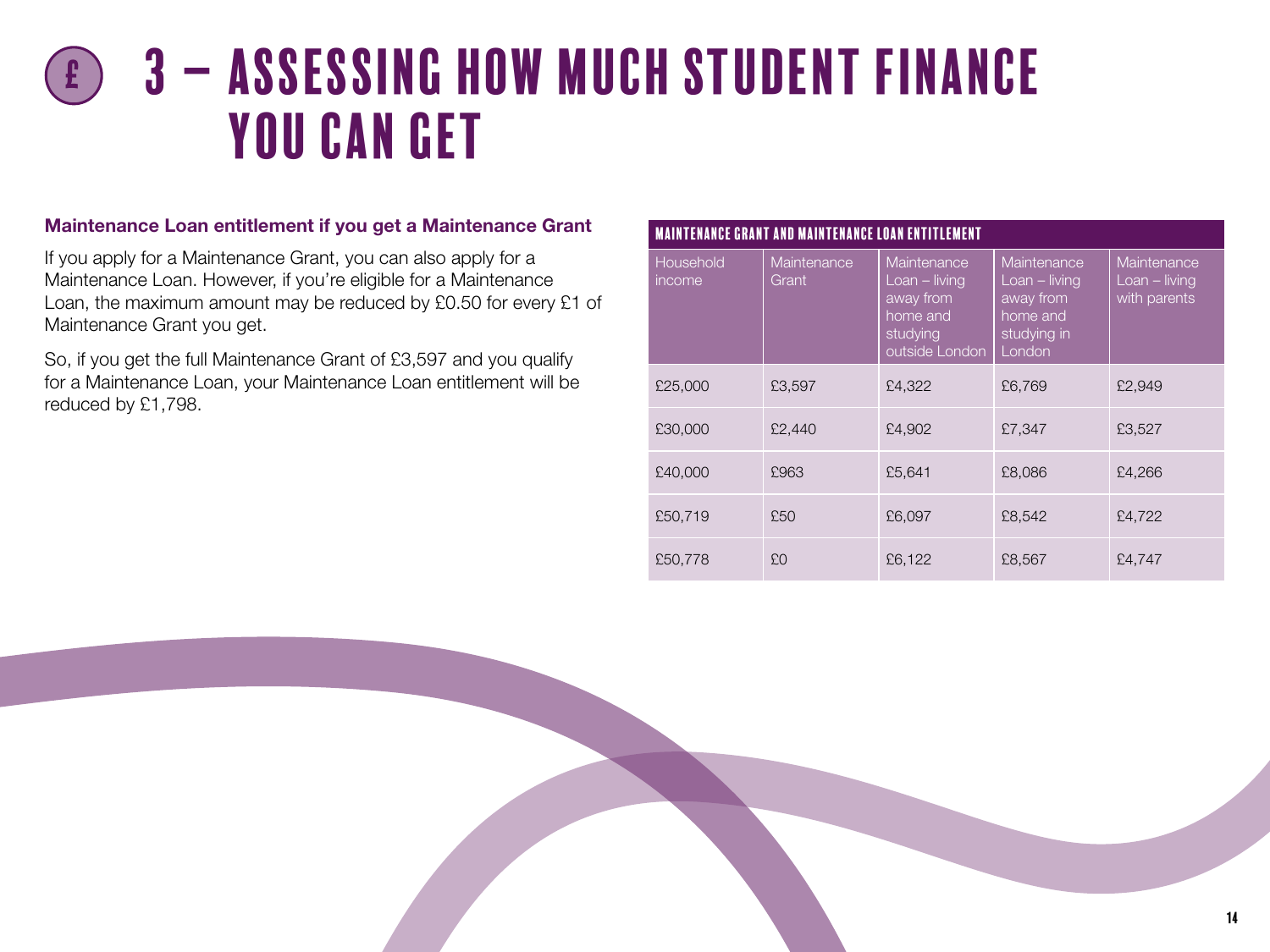### Special Support Grant

The Special Support Grant replaces the Maintenance Grant in certain circumstances. You may get the Special Support Grant if any of the following apply while you're on your course:

- you're a lone parent or lone foster parent who is responsible for a child or young person under 20 who is in full-time education below higher-education level or on an approved training course
- you have a partner who is also a student, and one or both of you are responsible for a child or young person under 20 who is in full-time education below higher-education level or on an approved training course
- you have a disability and qualify for the Disability Premium or Severe Disability Premium
- you're waiting to go back to a course having taken agreed time out from that course due to an illness or caring responsibility that has now ended
- you're deaf and qualify for Disabled Students' Allowance
- you've been treated as incapable of work for a continuous period of at least 28 weeks
- you have a disability and qualify for income-related Employment and Support Allowance
- you're aged 60 or over on the first day of the first academic year of your course
- you're entitled to Personal Independence Payment (PIP)
- you're entitled to Disability Living Allowance (DLA)
- you're entitled to Armed Forces Independence Payment (AFIP)

If you can get a Special Support Grant, you won't be able to get a Maintenance Grant as well. However, the Special Support Grant won't affect the amount of Maintenance Loan you can get.

#### Other students in your household

Different rules apply if you have a brother, sister or parent who is also getting student finance. We'll work out your household contribution before it's shared between you and the other students in your family. In normal circumstances, it'll be shared out equally. However, in certain circumstances it may be shared differently to make sure that the amount of contribution reflects whose income has been included in the income assessment. If your circumstances change during your course, (for example, if one of your parents loses their job), we'll assess the household contribution again.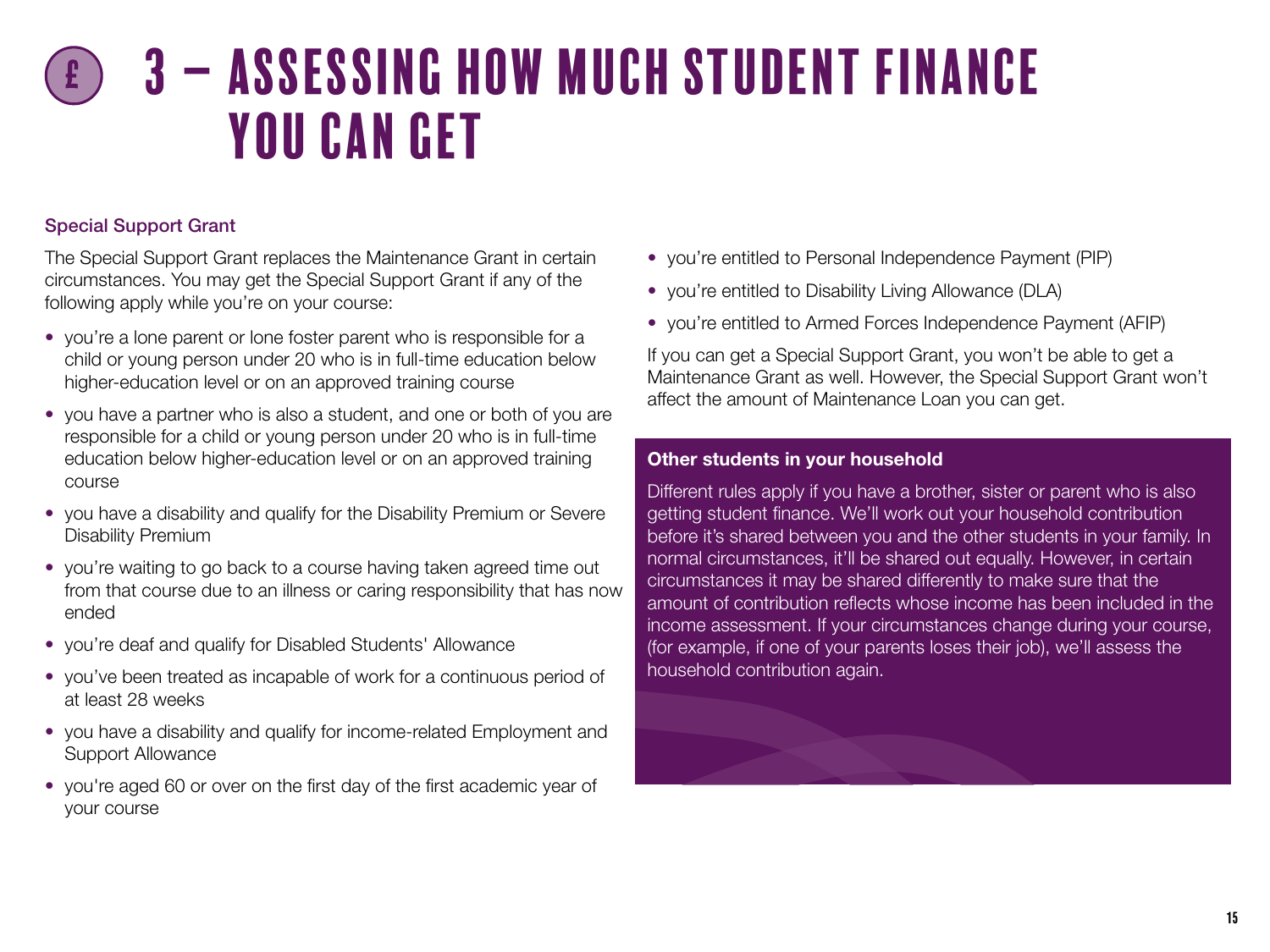### <span id="page-15-0"></span>This section applies to dependent students who started their course between 1 September 2012 and 31 July 2016

#### Assessing the household contribution

We'll work out your parents' residual income (which includes the income of your parent's partner, if they have one) by taking their gross income (before tax and National Insurance) and taking off allowances for the following:

- payments into private pension schemes, additional voluntary contributions and employment related costs
- £1,130 for any child other than you who is totally or mainly financially dependent on them
- £1,130 if the parent is also a student

Once we've taken off the relevant amounts and worked out your parents' residual income, we'll add this to your income and assess a household contribution as follows:

- no contribution for total income of up to £42,875
- £1 for every £8.11 of the total income over £42,875, until 65% of the full Maintenance Loan remains

For example, if the household income is £55,000, we'll assess a contribution of £1,495. The first line of the table shows the household income level at which you would receive the full-rate Maintenance Loan or the maximum-rate Maintenance Loan in your final year. If you're on a one-year postgraduate ITT course (for example, a PGCE course), that year won't be treated as a final year. It then shows the household income levels at which you would only be entitled to the 65% of Maintenance Loan that doesn't depend on your household income.

| <b>HOUSEHOLD CONTRIBUTION</b>                                                                 |                                 |                           |                                 |                           |
|-----------------------------------------------------------------------------------------------|---------------------------------|---------------------------|---------------------------------|---------------------------|
|                                                                                               | Full year                       |                           | Final year                      |                           |
| Support covered                                                                               | Household<br>residual<br>income | Household<br>contribution | Household<br>residual<br>income | Household<br>contribution |
| <b>Full-rate Maintenance</b><br>Loan or maximum-<br>rate final year<br>Maintenance Loan       | £42,875                         | Nil                       | £42,875                         | Nil                       |
| 65%* Maintenance<br>Loan - student living<br>away from home and<br>studying in London         | £69,817                         | £3,322                    | £67,408                         | £3,025                    |
| 65%* Maintenance<br>Loan – student living<br>away from home<br>and studying outside<br>London | £62,161                         | £2,378                    | £60,823                         | £2,213                    |
| 65%* Maintenance<br>Loan – student living<br>with parents                                     | £58,236                         | £1,894                    | £56,987                         | £1,740                    |

\*Same percentage as final year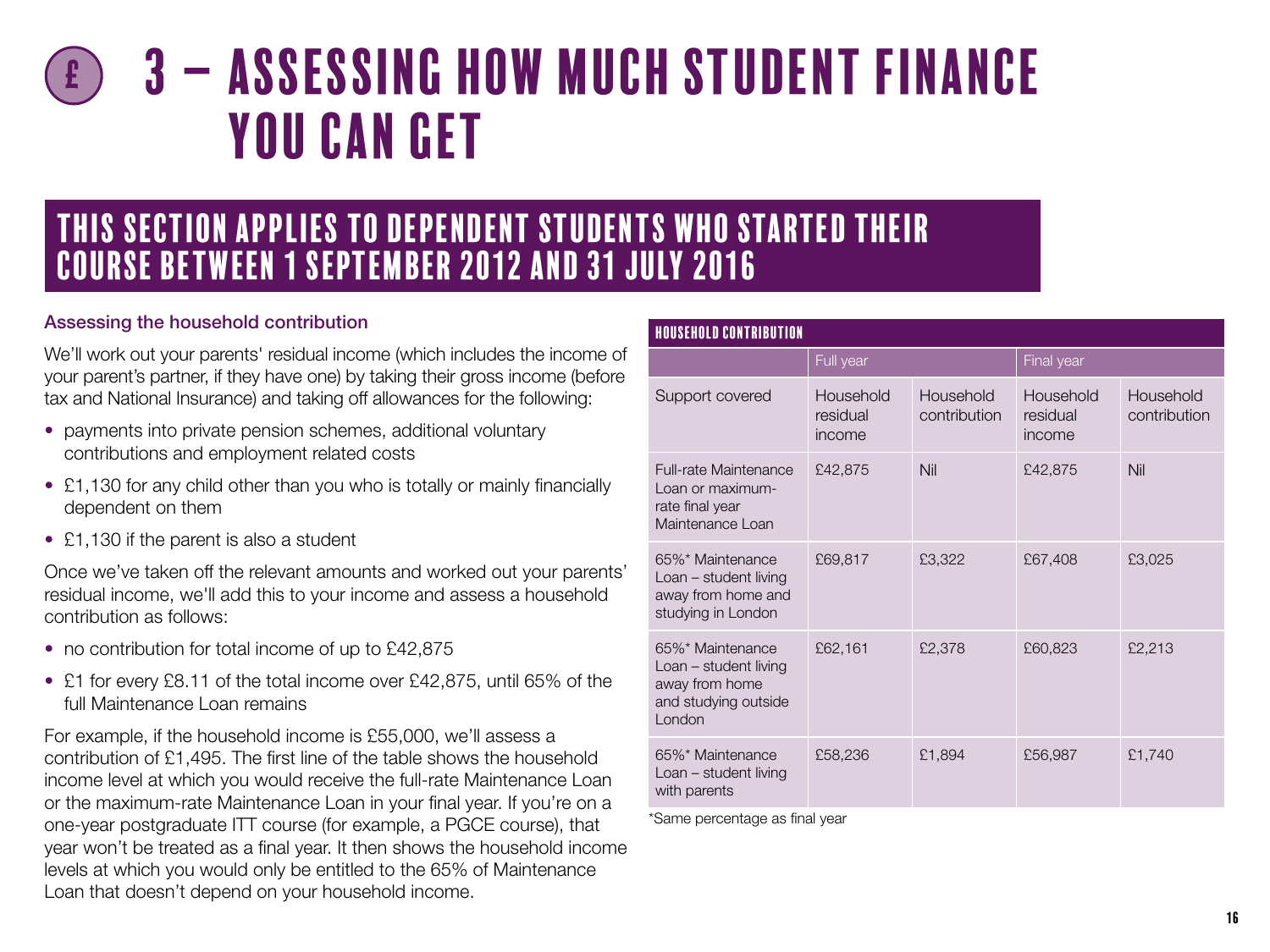#### Assessing Maintenance Grant entitlement

You may be entitled to get a non-repayable Maintenance Grant of up to £3,919 a year.

If your household income:

- is £25,000 or less, you may be entitled to the full Maintenance Grant of £3,919
- is between £25,000 and £42,721, the amount of grant you can get will decrease by £1 for every £4.58 of household income above £25,000
- is £42,721, you may be able to get the minimum Maintenance Grant of £50
- is more than £42,721, you won't be able to get any Maintenance Grant

#### Maintenance Loan entitlement if you get a Maintenance Grant

If you apply for a Maintenance Grant, you can also apply for a Maintenance Loan. However, if you're eligible for a Maintenance Loan, the maximum amount may be reduced by £0.50 for every £1 of Maintenance Grant you get.

So, if you get the full Maintenance Grant of £3,919 and you qualify for a Maintenance Loan, your Maintenance Loan entitlement will be reduced by £1,959.

|                     | <b>MAINTENANCE GRANT AND MAINTENANCE LOAN ENTITLEMENT</b> |                                                                                       |                                                                                |                                              |  |
|---------------------|-----------------------------------------------------------|---------------------------------------------------------------------------------------|--------------------------------------------------------------------------------|----------------------------------------------|--|
| Household<br>income | Maintenance<br>Grant                                      | Maintenance<br>$Loan - living$<br>away from<br>home and<br>studying<br>outside London | Maintenance<br>Loan – living<br>away from<br>home and<br>studying in<br>London | Maintenance<br>Loan – living<br>with parents |  |
| £25,000             | £3,919                                                    | £4,843                                                                                | £7,531                                                                         | £3,451                                       |  |
| £30,000             | £2,828                                                    | £5,388                                                                                | £8,076                                                                         | £3,996                                       |  |
| £40,000             | £644                                                      | £6,480                                                                                | £9,168                                                                         | £5,088                                       |  |
| £42,721             | £50                                                       | £6,777                                                                                | £9,465                                                                         | £5,385                                       |  |
| £55,000             | £0                                                        | £5,307                                                                                | £7,995                                                                         | £3,915                                       |  |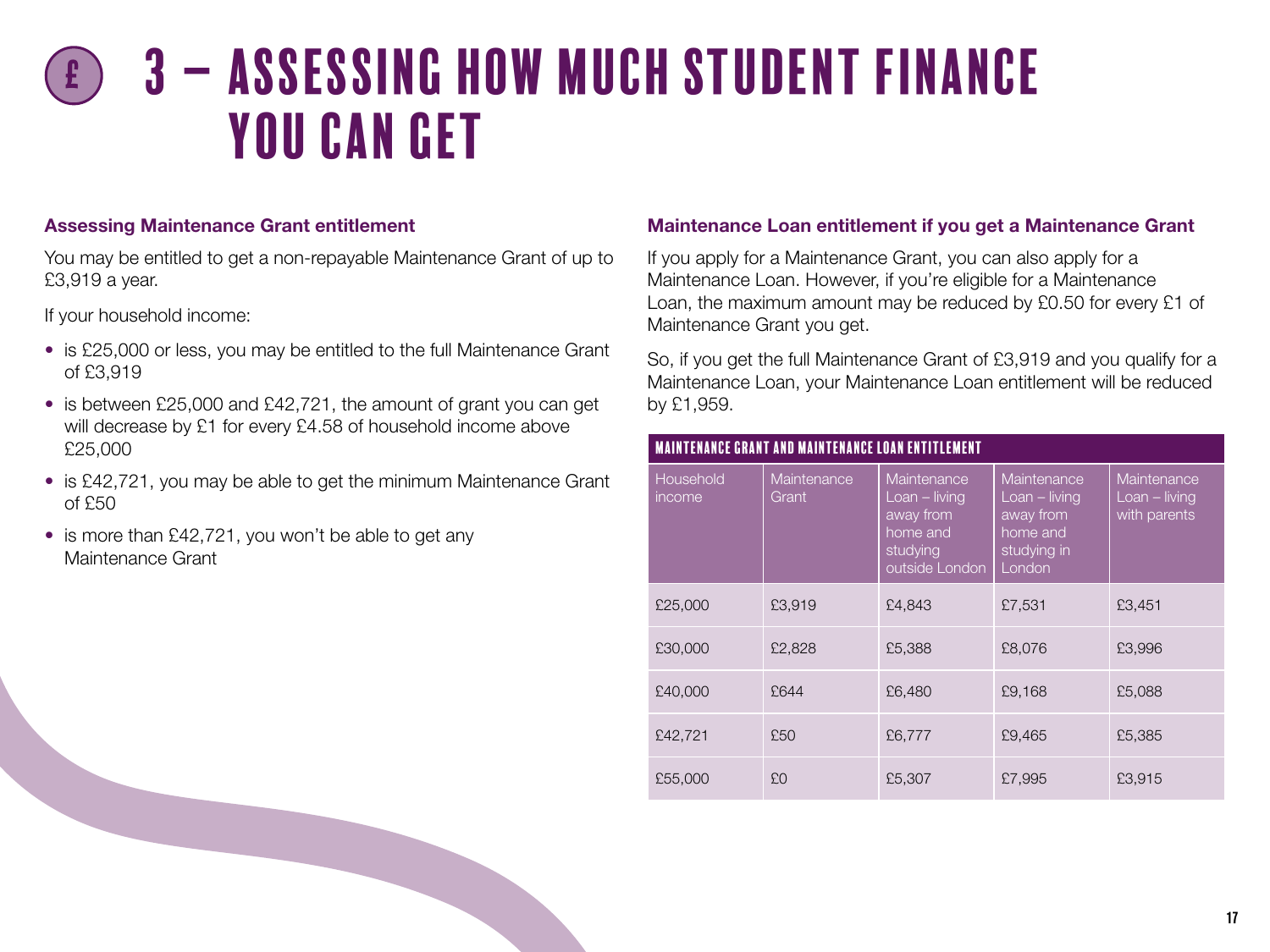### Special Support Grant

The Special Support Grant replaces the Maintenance Grant in certain circumstances. You may get the Special Support Grant if any of the following apply while you're on your course:

- you're a lone parent or lone foster parent who is responsible for a child or young person under 20 who is in full-time education below higher-education level or on an approved training course
- you have a partner who is also a student, and one or both of you are responsible for a child or young person under 20 who is in full-time education below higher-education level or on an approved training course
- you have a disability and qualify for the Disability Premium or Severe Disability Premium
- you're waiting to go back to a course having taken agreed time out from that course due to an illness or caring responsibility that has now ended
- you're deaf and qualify for Disabled Students' Allowance
- you've been treated as incapable of work for a continuous period of at least 28 weeks
- you have a disability and qualify for income-related Employment and Support Allowance
- you're aged 60 or over on the first day of the first academic year of your course
- you're entitled to Personal Independence Payment (PIP)
- you're entitled to Disability Living Allowance (DLA)
- you're entitled to Armed Forces Independence Payment (AFIP)

If you can get a Special Support Grant, you won't be able to get a Maintenance Grant as well. However, the Special Support Grant won't affect the amount of Maintenance Loan you can get.

#### Other students in your household

Different rules apply if you have a brother, sister or parent who is also getting student finance. We'll work out your household contribution before it's shared between you and the other students in your family. In normal circumstances, it'll be shared out equally. However, in certain circumstances it may be shared differently to make sure that the amount of contribution reflects whose income has been included in the income assessment. If your circumstances change during your course, (for example, if one of your parents loses their job), we'll assess the household contribution again.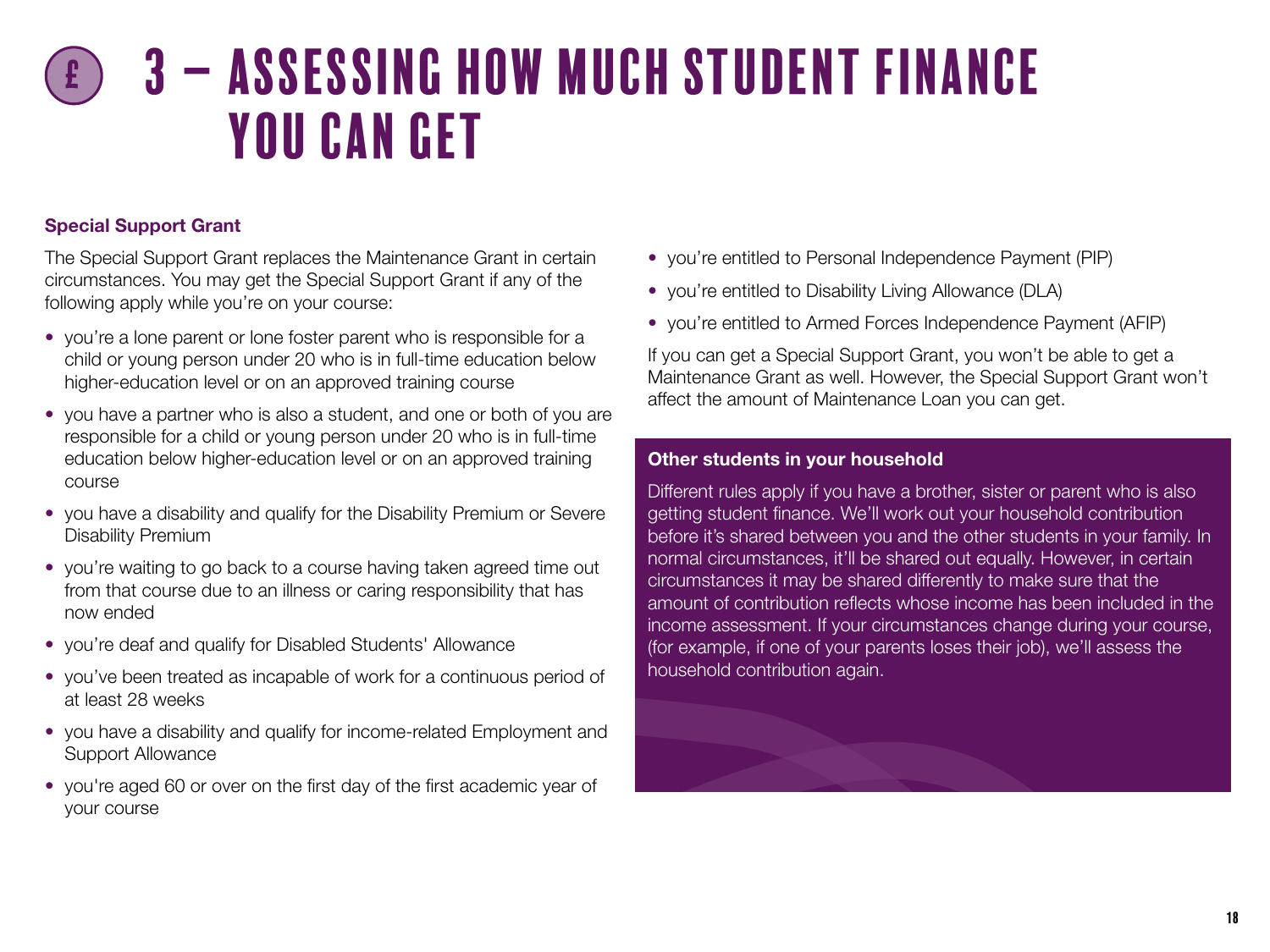### <span id="page-18-0"></span>This section applies to dependent students starting a course on or after 1 August 2016

If you're starting a course on or after 1 August 2016 you'll be able to apply for an increased Maintenance Loan.

#### Assessing your income

We'll work out your parents' residual income (which includes the income of your parent's partner, if they have one) by taking their gross income (before tax and National Insurance) and taking off allowances for the following:

- payments into private pension schemes, additional voluntary contributions and employment related costs
- £1,130 for any child other than you who is totally or mainly financially dependent on them
- £1,130 if your parent is also a student

Once we've taken off the relevant amounts and worked out your parents' residual income, we add this to your income and do an income assessment as follows:

### Students living with parents

- no contribution for total income of up to £25,000
- £1 for every £7.43 of the total income over £25,000, until 44% of the full Maintenance Loan remains.

### Students living away from home and studying in London

- no contribution for total income of up to £25,000
- £1 for every £7.24 of the total income over £25,000, until 49.8% of the full Maintenance Loan remains.

### Students living away from home and studying outside London

- no contribution for total income of up to £25,000
- £1 for every £7.36 of the total income over £25,000, until 46.6% of the full Maintenance Loan remains.

The income assessment is the amount that will be deducted from the maximum available Maintenance Loan to work out how much you can get.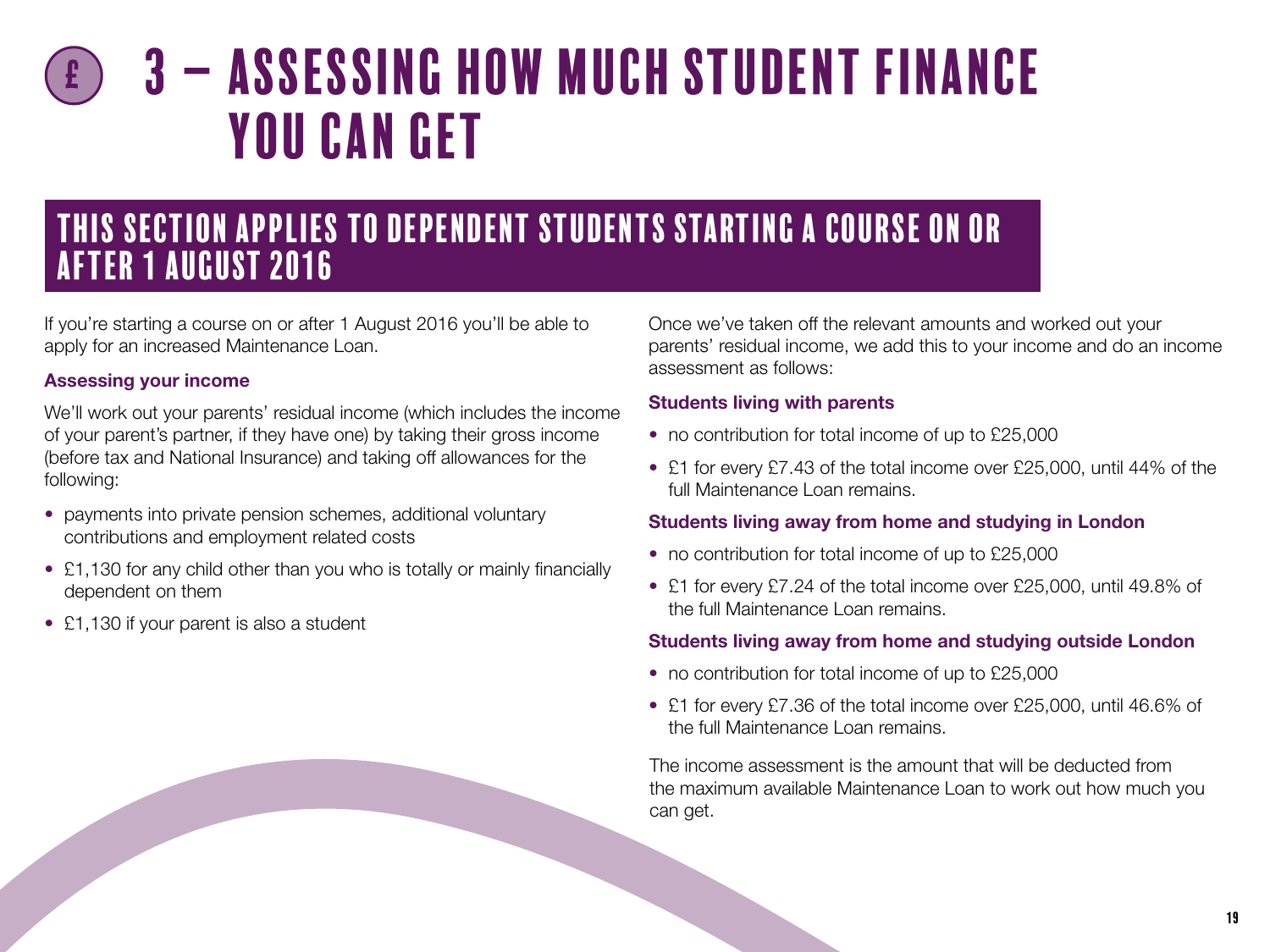The first line of the table below shows the household income level at which you would get the full-rate Maintenance Loan or the maximum-rate Maintenance Loan in your final year. If you're on a one-year postgraduate ITT course (for example, a PGCE course), that

#### Students not entitled to benefits

|                                                                                                            | <b>Full year</b>             |                      | <b>Final year</b>            |                      |
|------------------------------------------------------------------------------------------------------------|------------------------------|----------------------|------------------------------|----------------------|
| Support covered                                                                                            | Household<br>residual income | Income<br>assessment | Household<br>residual income | Income<br>assessment |
| Full rate<br>Maintenance<br>Loan or maximum<br>rate final year<br>Maintenance Loan                         | Up to £25,000                | Nil                  | Up to £25,000                | Nil                  |
| 49.8% / 49%*<br>Maintenance Loan<br>- student living<br>away from home<br>and studying in<br>London        | £70,004                      | £6,216               | £67,390                      | £5,854               |
| 46.6% / 45.8%*<br>Maintenance Loan<br>- student living<br>away from home<br>and studying<br>outside London | £62,286                      | £5,066               | £60,790                      | £4,862               |
| 44% / 43%*<br>Maintenance Loan<br>- student living<br>with parents                                         | £58,220                      | £4,471               | £56,851                      | £4,286               |

year won't be treated as a final year. It then shows the household income levels at which you would only be entitled to the basic rate of Maintenance Loan that doesn't depend on your household income.

|                            | <b>MAINTENANCE LOAN ENTITLEMENT</b>                                           |                                                                          |                                           |  |
|----------------------------|-------------------------------------------------------------------------------|--------------------------------------------------------------------------|-------------------------------------------|--|
| <b>Household</b><br>income | Maintenance Loan -<br>living away from home<br>and studying outside<br>London | Maintenance Loan -<br>living away from<br>home and studying in<br>London | Maintenance Loan -<br>living with parents |  |
| £25,000                    | £9,488                                                                        | £12,382                                                                  | £7,987                                    |  |
| £30,000                    | £8,809                                                                        | £11,692                                                                  | £7,315                                    |  |
| £35,000                    | £8,130                                                                        | £11,001                                                                  | £6,642                                    |  |
| £40,000                    | £7,450                                                                        | £10,311                                                                  | £5,969                                    |  |
| £42,875                    | £7,060                                                                        | £9,914                                                                   | £5,582                                    |  |
| £45,000                    | £6,771                                                                        | £9,620                                                                   | £5,296                                    |  |

\*Final year percentage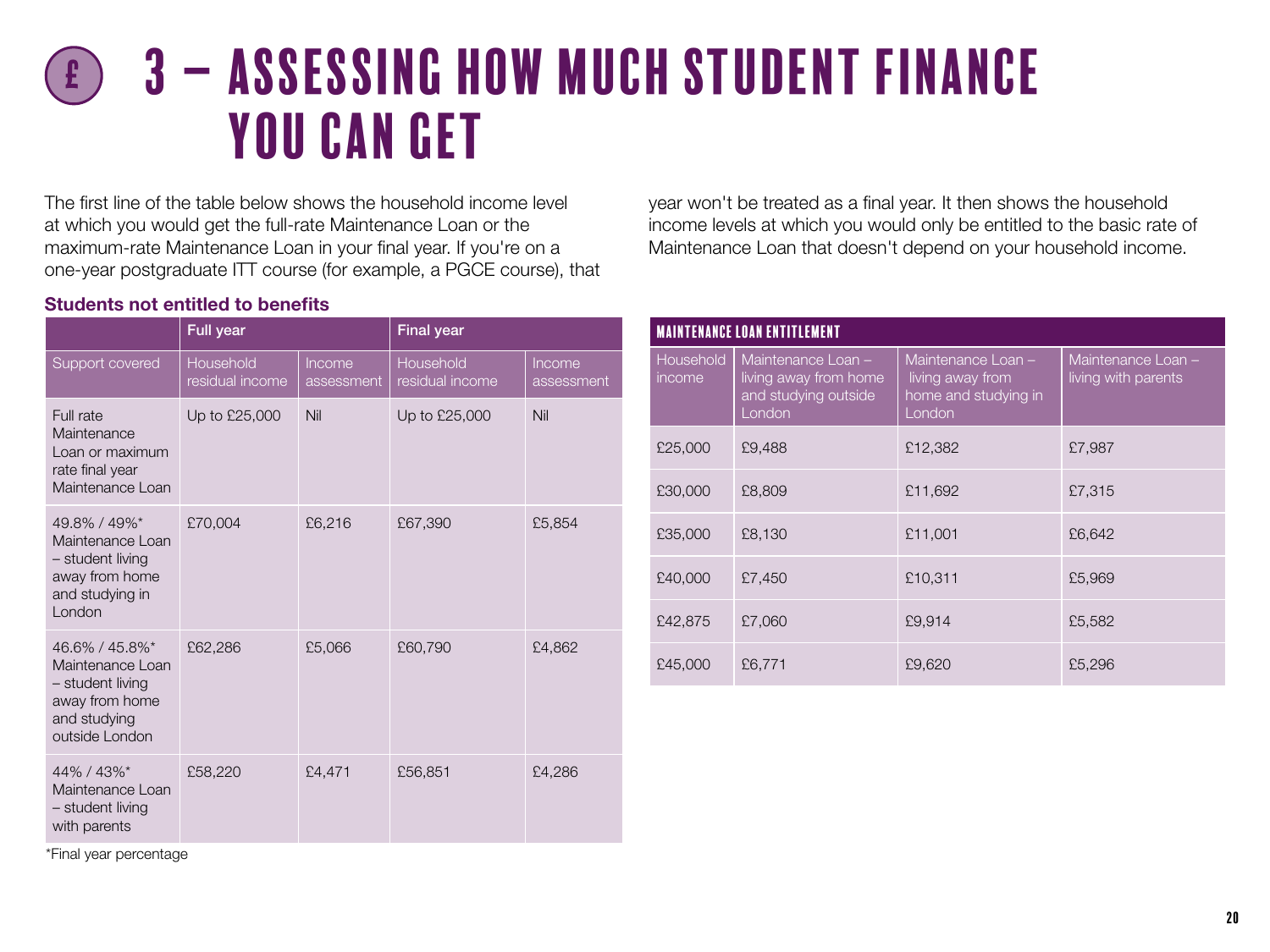### Students entitled to benefits

|                                                                                                            | Full year                    |                      | <b>Final</b> year            |                      |
|------------------------------------------------------------------------------------------------------------|------------------------------|----------------------|------------------------------|----------------------|
| Support covered                                                                                            | Household<br>residual income | Income<br>assessment | Household<br>residual income | Income<br>assessment |
| <b>Full rate Maintenance</b><br>Loan or maximum<br>rate final year<br>Maintenance Loan                     | Up to £25,000                | Nil                  | Up to £25,000                | Nil                  |
| 45.7% / 45.2%*<br>Maintenance Loan -<br>student living away<br>from home and<br>studying in London         | £70,011                      | £7,338               | £67,390                      | £7,038               |
| 40.9% / 39.8%*<br>Maintenance Loan -<br>student living away<br>from home and<br>studying outside<br>London | £62,291                      | £6,393               | £60,790                      | £6,227               |
| 37.3% / 35.9%*<br>Maintenance Loan<br>- student living with<br>parents                                     | £58,226                      | £5,907               | £56,851                      | £5,754               |

\*Final year percentage

### If you're entitled to benefits

Once we've worked out your parents' residual income and taken off any allowances (see [page 19](#page-18-0)) we'll add this amount to your income and do an income assessment as follows:

### Students living with parents

- No contribution for total income of up to £25,000
- £1 for every £4.653 (or £4.615 in a final year) of the total income over £25,000, up to £42,875
- £1 for every £7.43 of the total income over £42,875, until 37.3% of the full Maintenance Loan remains

### Students living away from home and studying in London

- no contribution for total income of up to £25,000
- £1 for every £4.979 (or £4.894 in a final year) of the total income over £25,000, up to £42,875.
- £1 for every £7.24 of the total income over £42,875, until 45.7% of the full Maintenance Loan remains.

### Students living away from home and studying outside London

- no contribution for total income of up to £25,000
- £1 for every £4.76 (or £4.712 in a final year) of the total income over £25,000, up to £42,875.
- £1 for every £7.36 of the total income over £42,875, until 40.9% of the full Maintenance Loan remains.

The first line of the table (left) shows the household income level at which you would get the full-rate Maintenance Loan or the maximumrate Maintenance Loan in your final year. If you're on a one-year postgraduate ITT course (for example, a PGCE course), that year won't be treated as a final year. It then shows the household income levels at which you would only be entitled to the basic rate of Maintenance Loan that doesn't depend on your household income.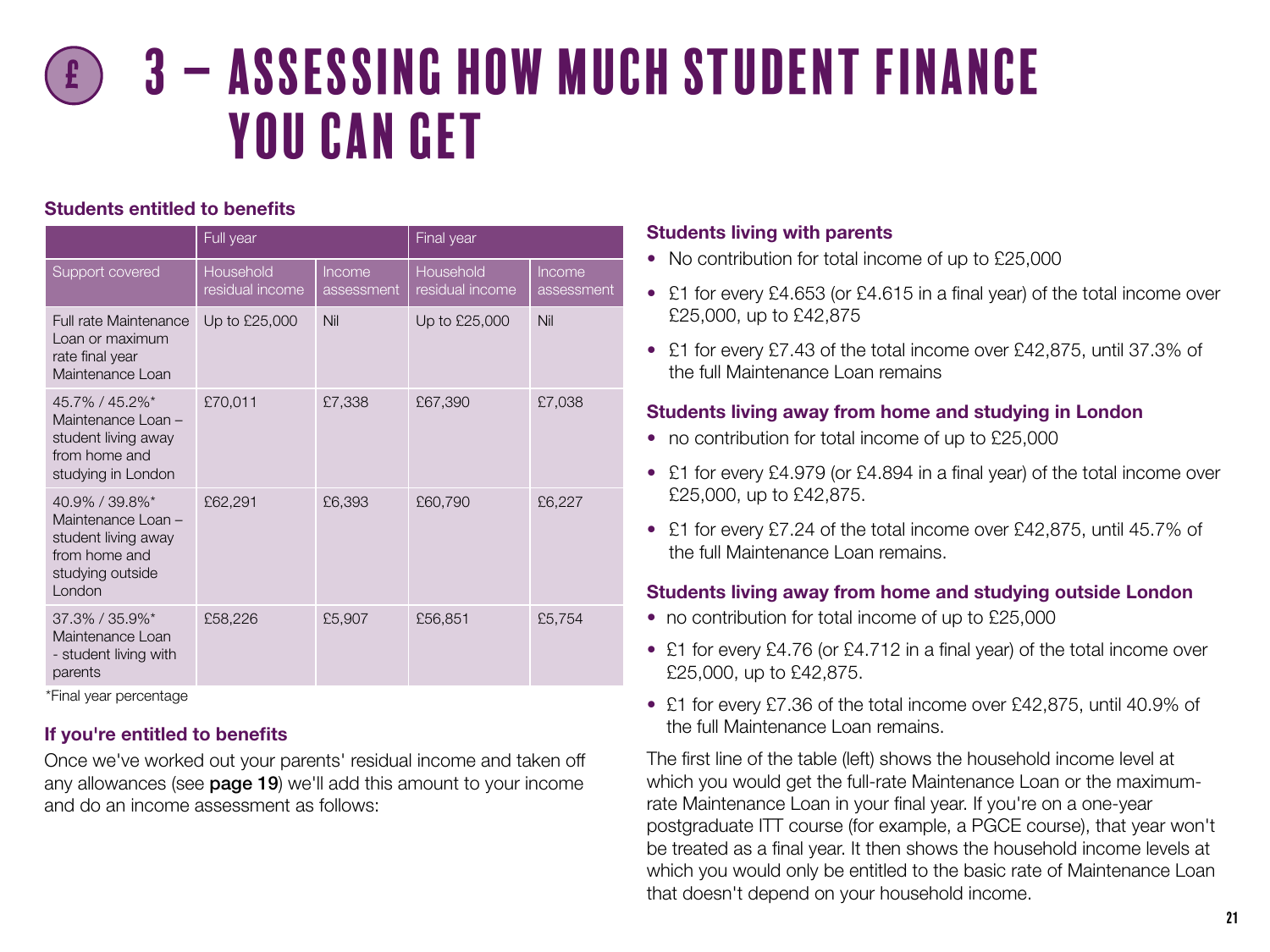#### Students who are eligible for benefits

| <b>MAINTENANCE LOAN ENTITLEMENT</b> |                                                                               |                                                                          |                                           |  |
|-------------------------------------|-------------------------------------------------------------------------------|--------------------------------------------------------------------------|-------------------------------------------|--|
| Household income                    | Maintenance Loan<br>- living away from<br>home and studying<br>outside London | Maintenance Loan<br>- living away from<br>home and studying<br>in London | Maintenance Loan<br>- living with parents |  |
| £25,000                             | £10,815                                                                       | £13,504                                                                  | £9,423                                    |  |
| £30,000                             | £9,765                                                                        | £12,500                                                                  | £8,349                                    |  |
| £35,000                             | £8,715                                                                        | £11,496                                                                  | £7,274                                    |  |
| £40,000                             | £7,664                                                                        | £10,492                                                                  | £6,200                                    |  |
| £42,875                             | £7,060                                                                        | £9,914                                                                   | £5,582                                    |  |
| £45,000                             | £6,772                                                                        | £9,621                                                                   | £5,296                                    |  |

#### If you're over 60

If you're 60 or over on the first day of the first academic year of your course you can apply for a Loan for Living Costs of up to £4,014, depending on your household income.

Your loan will be reduced by £1 for every £4.73 of household income over £25,000, up to £43,750. If your household income is more than this you won't get any Loan for Living Costs.

| Household income | Loan for Living Costs |
|------------------|-----------------------|
| £25,000          | £4,014                |
| £30,000          | £2,957                |
| £35,000          | £1,900                |
| £40,000          | £843                  |
| £43,750          | £50                   |
| £43,751          | £0                    |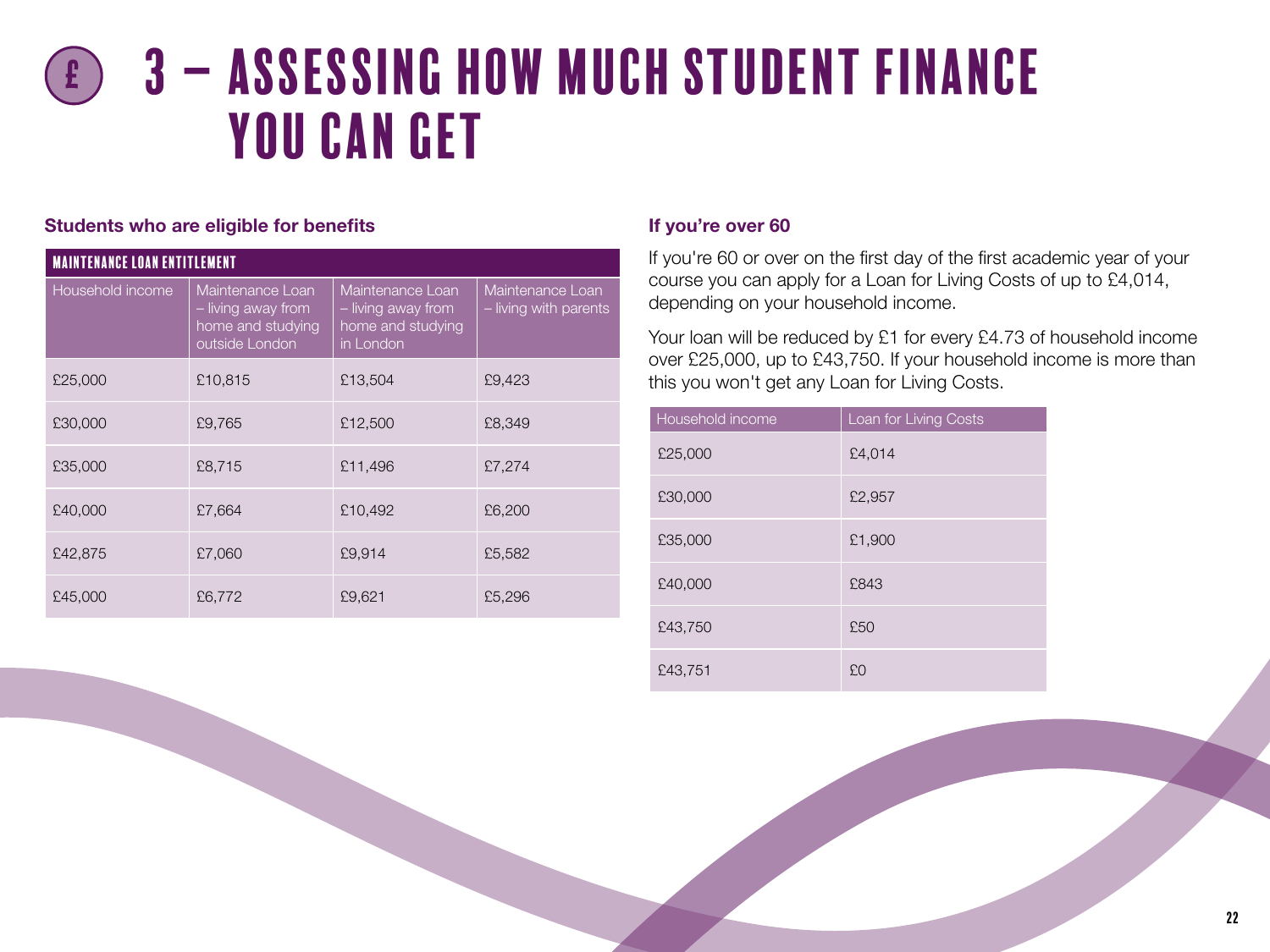### <span id="page-22-0"></span>Information for all students

#### Independent students

If you're not financially supported by your parents, then you might be classed as an independent student. This means Student Finance England won't take your parents' income into account when working out the household income contribution.

To be classed as an independent student you'll meet one of the following conditions:

- You have the care of a person under the age of 18 on the first day of the academic year.
- You're 25 or over on the first day of the academic year.
- You've been married or in a civil partnership before the start of the academic year, even if you're now divorced or separated.
- You have no living parents.
- You've supported yourself for at least 3 years before the start of your course. This includes any time you:
	- were in paid, full-time employment
	- received Income Support, Jobseeker's Allowance or other state benefits
	- received any pension, allowance or other benefit because of a disability or by any reason of confinement, sickness or illness
	- received training under any scheme for the unemployed or other funding by any state authority or agency
- Your parents can't be traced or it's not practical or possible to contact them.
- Your parents live outside the European Union and an income assessment would put them in jeopardy, or it's not reasonably practical for them to send funds to the UK if a contribution were assessed (this may apply to you if you're a refugee).
- You've not communicated with your parents for one year before the beginning of the academic year, or you can demonstrate you're permanently estranged from your parents.
- Subject to certain exceptions, you were looked after by a local authority throughout any 3 month period ending on or after the date on which you turned 16, and before the first day of the first academic year of your course.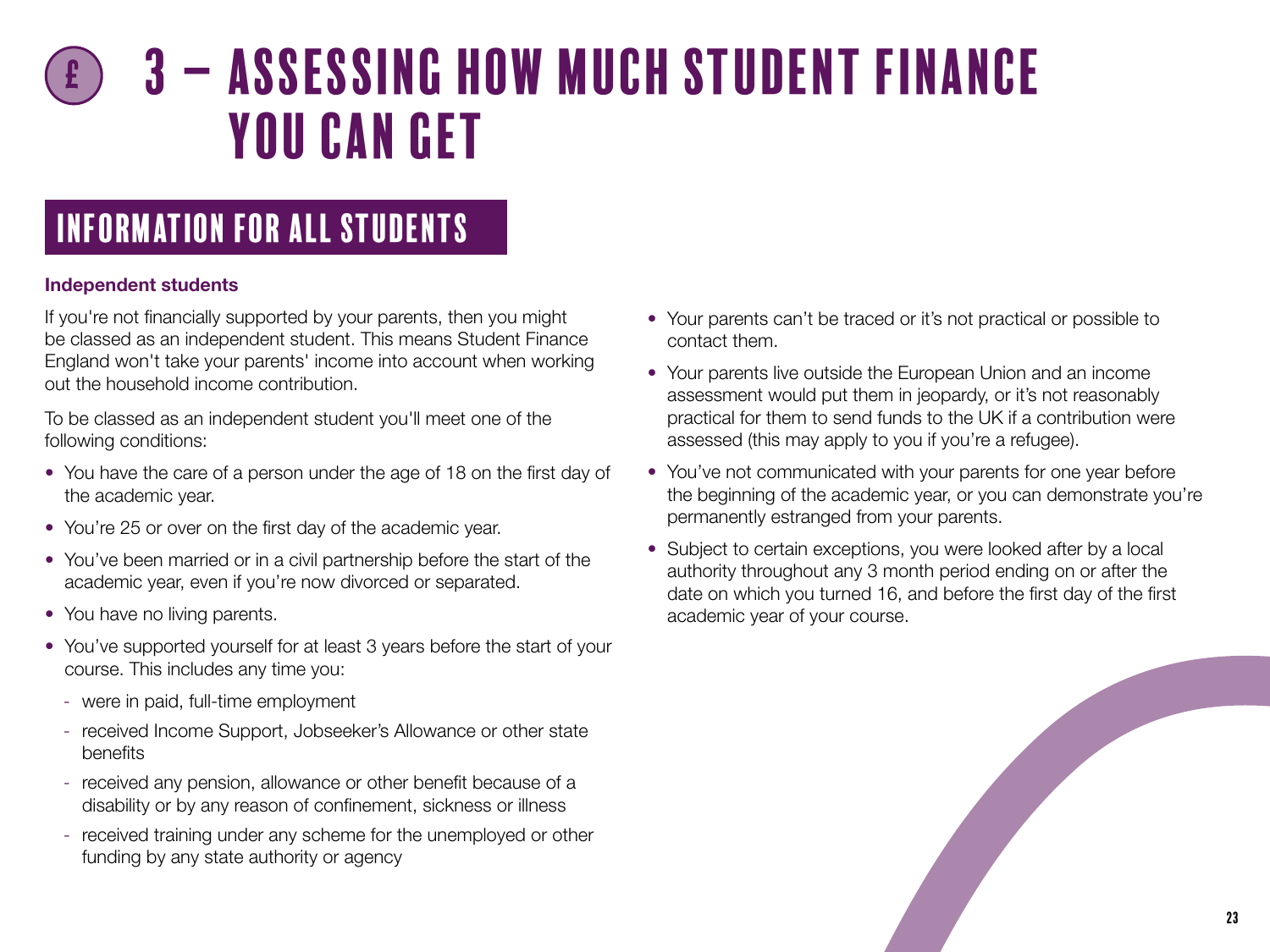#### Evidence that you're an independent student

If you are, or have been, married or in a civil partnership we'll need to see your marriage certificate or civil partnership schedule.

If you're applying as an independent student because you've supported yourself for 3 years or more, you must provide evidence to show how you've supported yourself. If you've been working or claiming benefits you must provide written confirmation of this.

You could send photocopies of your P60 or a letter from your employer (signed, dated and on headed paper) confirming the dates you worked there and your earnings. For periods where you've claimed benefits, you should ask your local Jobcentre Plus office for a letter confirming the dates you claimed benefits and the type of benefits you got.

If you have care of a child and you're applying for independent status, you should send the child's original birth certificate and evidence that you're caring for a child, such as, evidence that you get Child Benefit, Child Tax Credit or the child element of Universal Credit.

If you don't send us the correct evidence, it will delay your application and you might not get all the student finance you're entitled to.

#### Students who have no contact with their parents

If you want to claim independent status because you're estranged from your parents, you must provide confirmation from a professional person, outside your family, who knows about your circumstances. Examples of proof you could send us are:

- a letter from your social worker (if you have one)
- if you claimed Income Support when you were under 18, a letter from your local Jobcentre Plus office showing that you got benefits because of your situation
- if your relationship with your parents broke down while you were at school or college, a letter from an advice worker or personal tutor or teacher confirming your circumstances
- a letter from your doctor if you visited them because of problems relating to the break down of your relationship with your parents.

You'll need to prove that the lack of contact with your parents is permanent. We would normally expect you to have had no contact with your parents for at least 12 months, although this may not apply in exceptional circumstances.

You can't claim independent status just because you don't get on with your parents or because you don't live with them.

You can't claim independent status simply because your parents don't want to give details of their income, or refuse to provide financial support to you.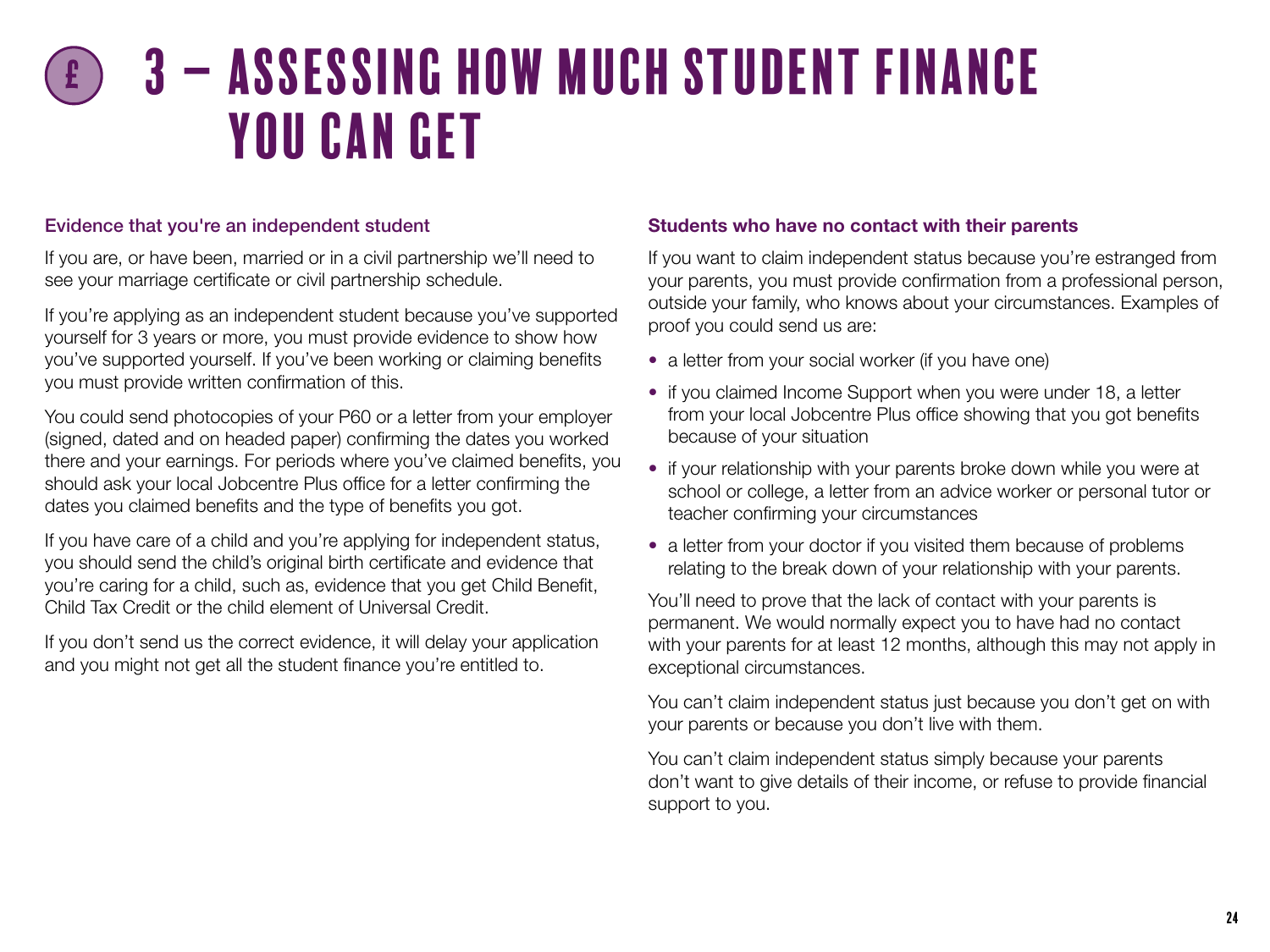#### <span id="page-24-0"></span>Your household income

If you're an independent student who is married or in a civil partnership, Student Finance England will take into account the income of your husband, wife, civil partner or partner.

Your partner's residual income will generally be worked out in the same way as your parents' residual income. However, different rules apply if you separate from your partner. The household income threshold is also the same.

#### Assessing the household contribution for your Maintenance Loan

income (before tax and National Insurance) and taking off allowances We'll work out your partner's residual income by taking the gross for the following:

- payments into private pension schemes, additional voluntary contributions and employment related costs
- £1,130 for any child who is totally or mainly financially dependent on them
- £1,130 if your partner is also a student

Once we've taken off the relevant amounts and worked out your partner's residual income, we'll add this to your income and assess a household contribution as follows:

### Students living at home

- no contribution for total income of up to £25,000
- £1 for every £7.43 of the total income over £25,000, until 44% of the full Maintenance Loan remains.

#### Students living away from home and studying in London

- no contribution for total income of up to £25,000
- £1 for every £7.24 of the total income over £25,000, until 49.8% of the full Maintenance Loan remains.

#### Students living away from home and studying outside London

- no contribution for total income of up to £25,000
- £1 for every £7.36 of the total income over £25,000, until 46.6% of the full Maintenance Loan remains.

### Part-time students

#### New part-time students starting a course on or after 1 August 2018

If you're a part-time student starting a course on or after 1 August 2018, you'll be able to apply for a Tuition Fee Loan of up to £6,935. How much you can get doesn't depend on your household income.

You can also get a part-time Maintenance Loan, which does depend on your household income. If you're studying a part-time distance learning course you'll only be able to get a Maintenance Loan if you're studying long distance because you have a disability.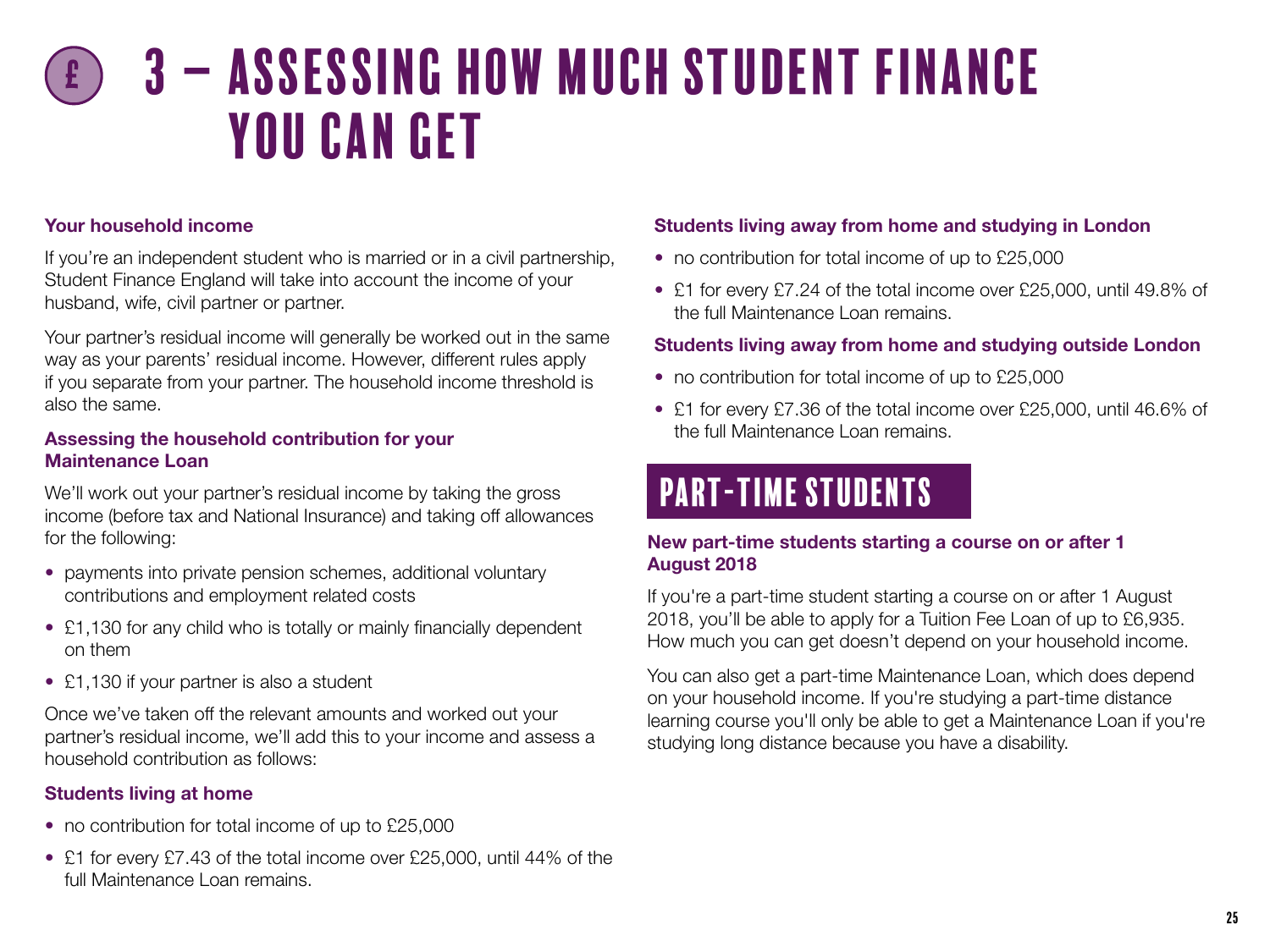| <b>MAINTENANCE LOAN ENTITLEMENT FOR 100% INTENSITY OF STUDY</b> |                                                                               |                                                                          |                                           |  |
|-----------------------------------------------------------------|-------------------------------------------------------------------------------|--------------------------------------------------------------------------|-------------------------------------------|--|
| Household income                                                | Maintenance Loan<br>- living away from<br>home and studying<br>outside London | Maintenance Loan<br>- living away from<br>home and studying<br>in London | Maintenance Loan<br>- living with parents |  |
| £25,000                                                         | £9,488                                                                        | £12,382                                                                  | £7,987                                    |  |
| £30,000                                                         | £8,809                                                                        | £11,692                                                                  | £7,315                                    |  |
| £35,000                                                         | £8,130                                                                        | £11,001                                                                  | £6,642                                    |  |
| £40,000                                                         | £7,450                                                                        | £10,311                                                                  | £5,969                                    |  |
| £42,875                                                         | £7,060                                                                        | £9,914                                                                   | £5,582                                    |  |
| £45,000                                                         | £6,771                                                                        | £9,620                                                                   | £5,296                                    |  |

| Intensity of study | Maximum part-time loan for living costs |
|--------------------|-----------------------------------------|
|                    | entitlement                             |
|                    | (percentage of full-time rate)          |

| Less than 25%          | No entitlement |
|------------------------|----------------|
| 25% to less than 33.3% | 25%            |
| 33.3% to less than 50% | 33.3%          |
| 50% to less than 66.6% | 50%            |
| 66.6% to less than 75% | 66.6%          |
| 75% to less than 100%  | 75%            |
| 100%                   | 100%           |

#### If you're over 60

If you're 60 or over on the first day of the first academic year of your course, you can't apply for a Maintenance Loan, but you can get a Tuition Fee Loan and Disabled Students' Allowance if you are eligible.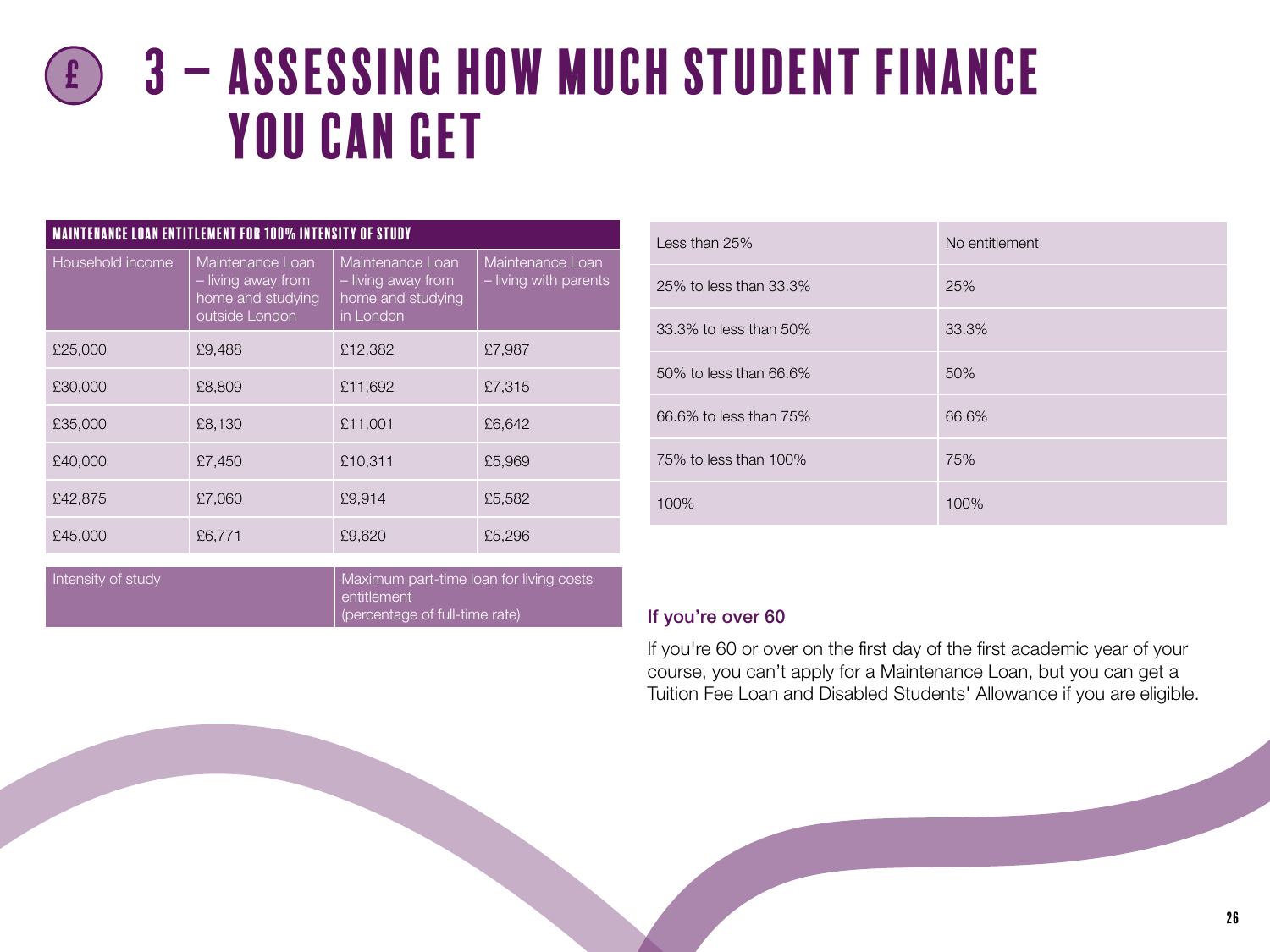#### New and continuing part-time students who started their course on or after 1 September 2012

If you're a part-time student starting a course on or after 1 September 2012 you will be able to apply for a Tuition Fee Loan of up to £6,935. The amount you can get doesn't depend on your household income.

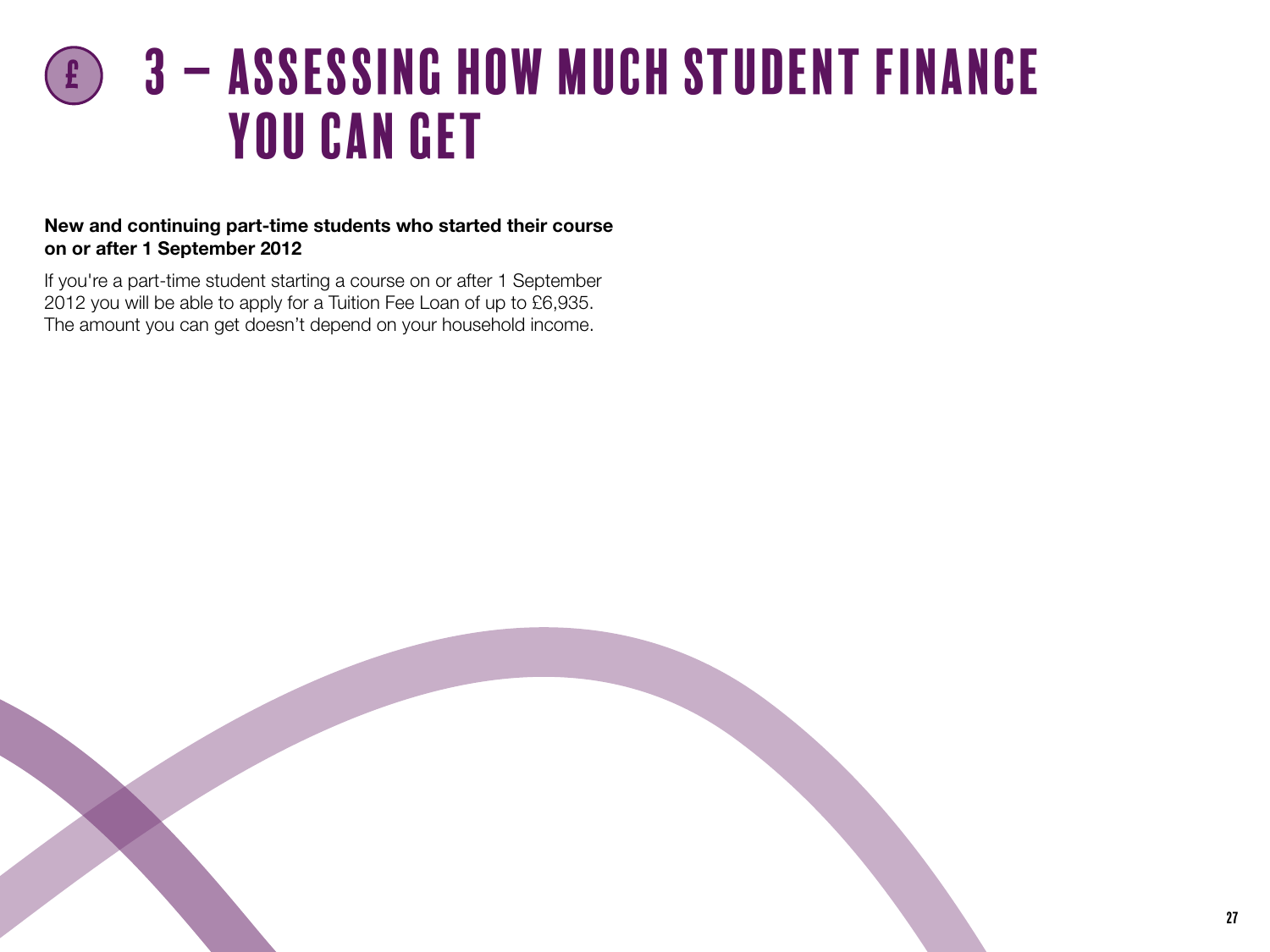<span id="page-27-0"></span>

### Full-time students

### Student Finance Entitlement letter

We'll send you a Student Finance Entitlement letter telling you how much student finance you can get.

The letter will tell you when your instalments will be paid and details of any grants or other payments you may be due. You'll usually be paid in 3 instalments, normally at the start of each term.

### Payment of your Maintenance Loan and Grant

#### Remember to register at your uni or college – we can't pay you until you do!

You need to register at your university or college before we can make your first payment. You'll usually do this in the first week of your course and you may have to take along your Student Finance Entitlement letter, so make sure you keep this safe. Once you've registered, your university or college will let us know and we'll make your payment. We'll pay any Maintenance Grant or Loan into your bank account.

You don't need to do anything other than register. It can take up to 5 working days for your money to reach your account, depending on your bank.

There are several things you can do to make sure that you receive your payment on time, regardless of whether you are a full-time or part-time student:

- 1 Open a UK bank or building society account in your name and send us your account details before the start of term.
- 2 When you register at your university or college, make sure you take any documents that your college needs, in particular your Student Finance Entitlement letter.
- **3** Make sure that you always refer to yourself in the same way on all of the documents you're asked to fill in. For example, if you apply for a university place through UCAS as 'John Anthony Smith', please refer to yourself in the same way in your student finance application. It's best to give your full name as it appears on your birth certificate or passport.

### Part-time students

If you started your course on or after 1 September 2012, we'll pay your Tuition Fee Loan directly to your university or college.

If you started your course on or after 1 August 2018, we'll pay your Tuition Fee Loan to your university and any Maintenance Loan payments directly to you.

We'll also send you a Student Finance Entitlement letter.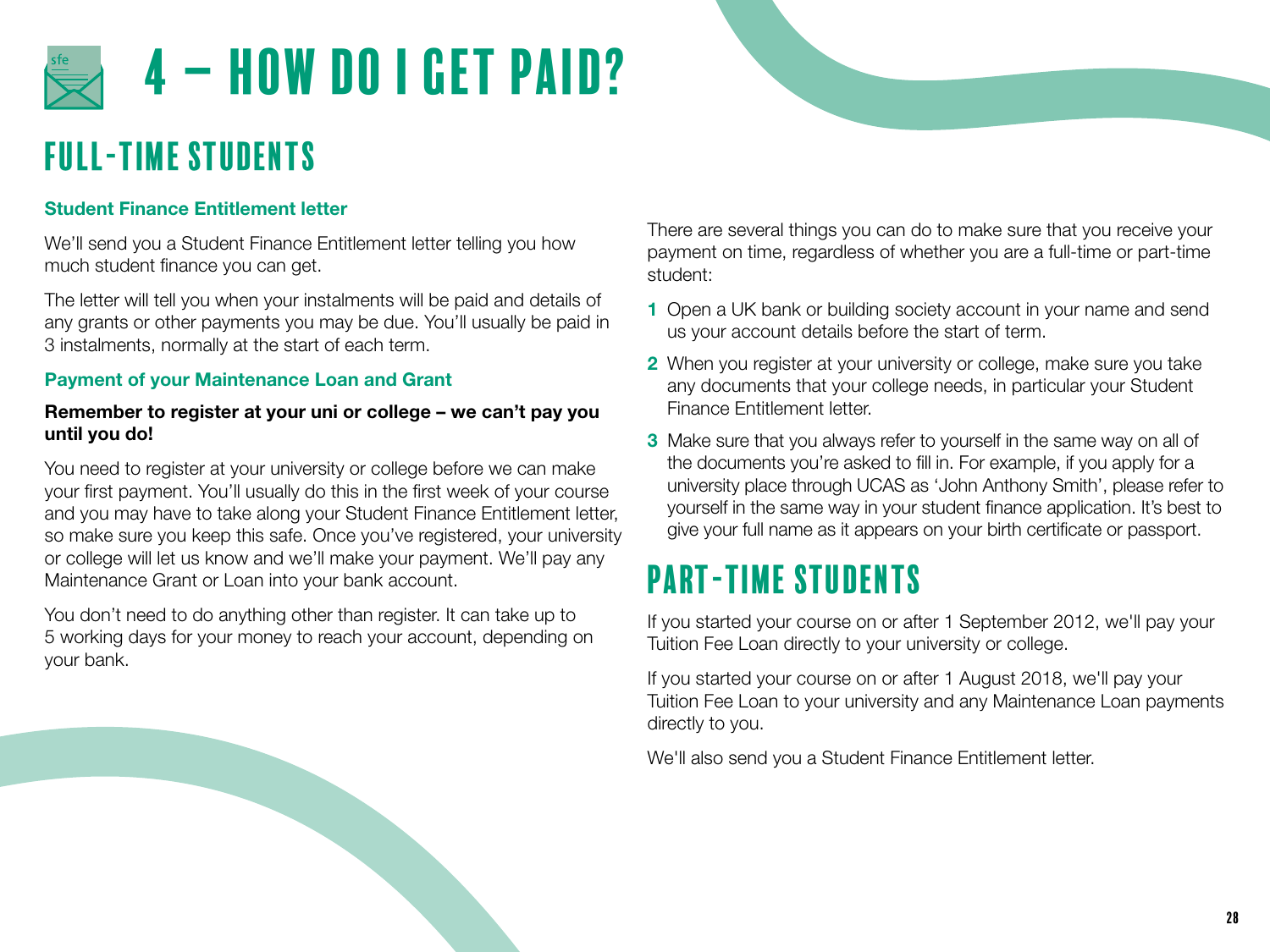<span id="page-28-0"></span>

### Payment of your tuition fees

### This applies to all students.

If you apply for a Tuition Fee Loan, it'll be paid directly to your university or college in 3 instalments across the academic year.

You'll be liable for any percentage of your Tuition Fee Loan paid to your university or college from the first day of term if you're a full-time student.

This will be the case regardless of any withdrawals, transfers or suspensions of study.

| When Tuition Fee Loan payment is made<br>to your university or college | How much of your Tuition Fee Loan is<br>paid to your university or college |
|------------------------------------------------------------------------|----------------------------------------------------------------------------|
| At the start of term 1                                                 | 25% of the tuition fee                                                     |
| At the start of term 2                                                 | 25% of the tuition fee                                                     |
| At the start of term 3                                                 | 50% of the tuition fee                                                     |

If you're a part-time student you'll be liable for any percentage of your Tuition Fee Loan paid to your university or college once you've been on your course for 2 weeks of the academic year.

### Changing your course

### This applies to all students.

If you transfer to a new university or college before the start of term 1 your full Tuition Fee Loan will be paid to your new university or college.

If you transfer to a new university or college **during term 1**, your new university will only get 75% of your Tuition Fee Loan. The remaining 25% will be paid to the university or college you transferred from.

If the tuition fee at your new university or college is higher we'll only pay the university 75% of the new tuition fee.

Transferring to a new university or college **during term 2** will mean your previous university or college can only get 50% of your Tuition Fee Loan. The other 50% will be paid to your new university or college.

If you transfer **during term 3** we won't pay any Tuition Fee Loan to your new university or college. Your previous university or college will get the full Tuition Fee Loan.

If your circumstances change, for example you leave your course early you must let us know.

A change to your details could end up with you being overpaid. You'll need to pay back any money you're not entitled to. In this case, the repayment threshold won't apply and you might have to repay the amount you've been overpaid earlier.